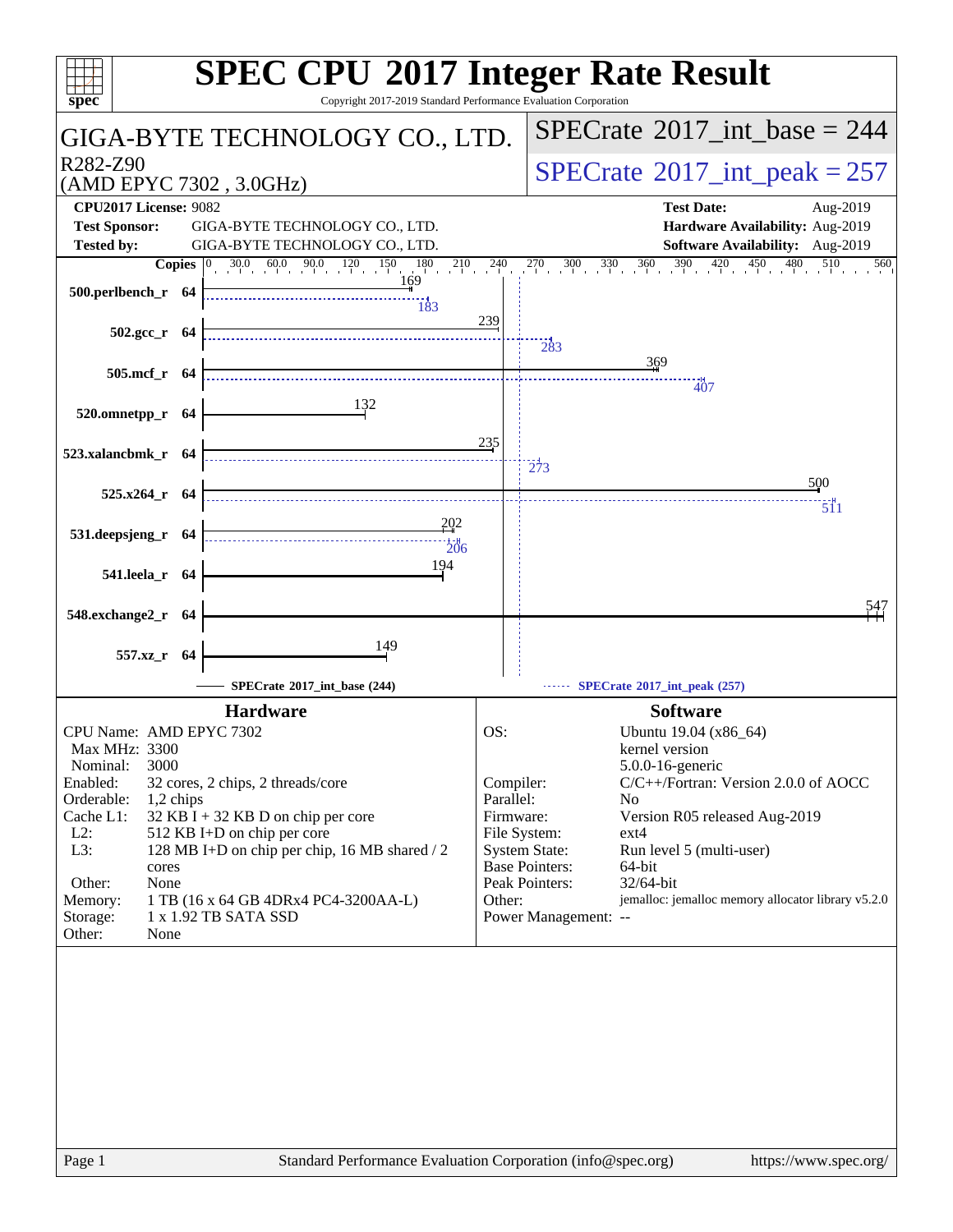

Copyright 2017-2019 Standard Performance Evaluation Corporation

#### GIGA-BYTE TECHNOLOGY CO., LTD.

 $R^{282-Z90}$ <br>(AMD EPYC 7302 3.0GHz) [SPECrate](http://www.spec.org/auto/cpu2017/Docs/result-fields.html#SPECrate2017intpeak)®[2017\\_int\\_peak = 2](http://www.spec.org/auto/cpu2017/Docs/result-fields.html#SPECrate2017intpeak)57

 $SPECTate$ <sup>®</sup>[2017\\_int\\_base =](http://www.spec.org/auto/cpu2017/Docs/result-fields.html#SPECrate2017intbase) 244

(AMD EPYC 7302 , 3.0GHz)

**[Test Sponsor:](http://www.spec.org/auto/cpu2017/Docs/result-fields.html#TestSponsor)** GIGA-BYTE TECHNOLOGY CO., LTD. **[Hardware Availability:](http://www.spec.org/auto/cpu2017/Docs/result-fields.html#HardwareAvailability)** Aug-2019

**[CPU2017 License:](http://www.spec.org/auto/cpu2017/Docs/result-fields.html#CPU2017License)** 9082 **[Test Date:](http://www.spec.org/auto/cpu2017/Docs/result-fields.html#TestDate)** Aug-2019 **[Tested by:](http://www.spec.org/auto/cpu2017/Docs/result-fields.html#Testedby)** GIGA-BYTE TECHNOLOGY CO., LTD. **[Software Availability:](http://www.spec.org/auto/cpu2017/Docs/result-fields.html#SoftwareAvailability)** Aug-2019

#### **[Results Table](http://www.spec.org/auto/cpu2017/Docs/result-fields.html#ResultsTable)**

|                                    |               |                |       | <b>Base</b>    |       |                |       | <b>Peak</b>   |                |              |                |              |                |              |
|------------------------------------|---------------|----------------|-------|----------------|-------|----------------|-------|---------------|----------------|--------------|----------------|--------------|----------------|--------------|
| <b>Benchmark</b>                   | <b>Copies</b> | <b>Seconds</b> | Ratio | <b>Seconds</b> | Ratio | <b>Seconds</b> | Ratio | <b>Copies</b> | <b>Seconds</b> | <b>Ratio</b> | <b>Seconds</b> | <b>Ratio</b> | <b>Seconds</b> | <b>Ratio</b> |
| $500.$ perlbench_r                 | 64            | 604            | 169   | 607            | 168   | 601            | 170   | 64            | 557            | 183          | 557            | 183          | 559            | 182          |
| $502.\text{sec}$                   | 64            | 379            | 239   | 379            | 239   | 379            | 239   | 64            | 321            | 282          | <u>320</u>     | 283          | 320            | 283          |
| $505$ .mcf r                       | 64            | 283            | 366   | 280            | 370   | 281            | 369   | 64            | 254            | 407          | 256            | 405          | 254            | 407          |
| 520.omnetpp_r                      | 64            | 638            | 132   | 638            | 132   | 639            | 131   | 64            | 638            | 132          | 638            | 132          | 639            | 131          |
| 523.xalancbmk r                    | 64            | 287            | 235   | 287            | 236   | 288            | 235   | 64            | 247            | 273          | 248            | 273          | 248            | 273          |
| 525.x264 r                         | 64            | 225            | 499   | 224            | 500   | 224            | 500   | 64            | 218            | 513          | 219            | 511          | 219            | 511          |
| 531.deepsjeng_r                    | 64            | 360            | 204   | 363            | 202   | 377            | 195   | 64            | 352            | 208          | 367            | 200          | 356            | 206          |
| 541.leela r                        | 64            | 544            | 195   | 545            | 194   | 545            | 194   | 64            | 544            | 195          | 545            | 194          | 545            | 194          |
| 548.exchange2_r                    | 64            | 306            | 547   | 303            | 553   | 311            | 540   | 64            | 306            | 547          | 303            | 553          | 311            | 540          |
| 557.xz r                           | 64            | 465            | 149   | 464            | 149   | 463            | 149   | 64            | 465            | 149          | 464            | <u>149</u>   | 463            | 149          |
| $SPECrate^{\circ}2017$ _int_base = |               |                | 244   |                |       |                |       |               |                |              |                |              |                |              |
| _____                              | .             |                |       |                |       |                |       |               |                |              |                |              |                |              |

**[SPECrate](http://www.spec.org/auto/cpu2017/Docs/result-fields.html#SPECrate2017intpeak)[2017\\_int\\_peak =](http://www.spec.org/auto/cpu2017/Docs/result-fields.html#SPECrate2017intpeak) 257**

Results appear in the [order in which they were run](http://www.spec.org/auto/cpu2017/Docs/result-fields.html#RunOrder). Bold underlined text [indicates a median measurement](http://www.spec.org/auto/cpu2017/Docs/result-fields.html#Median).

#### **[Submit Notes](http://www.spec.org/auto/cpu2017/Docs/result-fields.html#SubmitNotes)**

The config file option 'submit' was used. 'numactl' was used to bind copies to the cores. See the configuration file for details.

#### **[Operating System Notes](http://www.spec.org/auto/cpu2017/Docs/result-fields.html#OperatingSystemNotes)**

'ulimit -s unlimited' was used to set environment stack size 'ulimit -l 2097152' was used to set environment locked pages in memory limit

runcpu command invoked through numactl i.e.: numactl --interleave=all runcpu <etc>

Set dirty\_ratio=8 to limit dirty cache to 8% of memory Set swappiness=1 to swap only if necessary Set zone\_reclaim\_mode=1 to free local node memory and avoid remote memory sync then drop\_caches=3 to reset caches before invoking runcpu

dirty\_ratio, swappiness, zone\_reclaim\_mode and drop\_caches were all set using privileged echo (e.g. echo 1 > /proc/sys/vm/swappiness).

Transparent huge pages set to 'always' for this run (OS default)

#### **[General Notes](http://www.spec.org/auto/cpu2017/Docs/result-fields.html#GeneralNotes)**

Environment variables set by runcpu before the start of the run: LD\_LIBRARY\_PATH = "/root/cpu2017/amd\_rate\_aocc200\_rome\_B\_lib/64;/root/cpu2017/amd\_rate\_aocc200\_rome\_B\_lib/32:"

#### **(Continued on next page)**

Page 2 Standard Performance Evaluation Corporation [\(info@spec.org\)](mailto:info@spec.org) <https://www.spec.org/>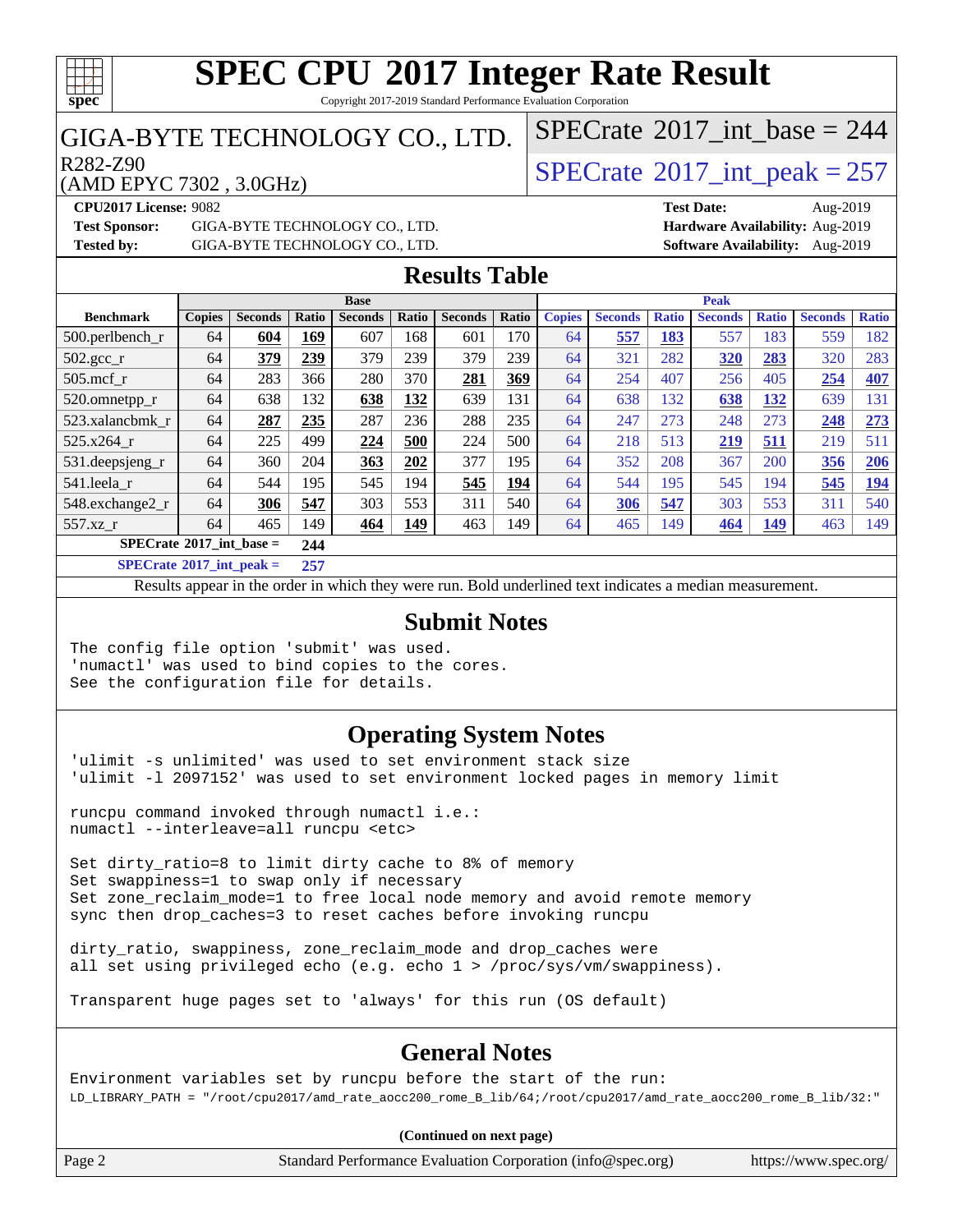#### $+\ +$ **[spec](http://www.spec.org/)**

## **[SPEC CPU](http://www.spec.org/auto/cpu2017/Docs/result-fields.html#SPECCPU2017IntegerRateResult)[2017 Integer Rate Result](http://www.spec.org/auto/cpu2017/Docs/result-fields.html#SPECCPU2017IntegerRateResult)**

Copyright 2017-2019 Standard Performance Evaluation Corporation

### GIGA-BYTE TECHNOLOGY CO., LTD.

R282-Z90<br>  $\angle$ AMDEPVC 7302 3.0GHz)<br> [SPECrate](http://www.spec.org/auto/cpu2017/Docs/result-fields.html#SPECrate2017intpeak)®[2017\\_int\\_peak = 2](http://www.spec.org/auto/cpu2017/Docs/result-fields.html#SPECrate2017intpeak)57

 $SPECTate$ <sup>®</sup>[2017\\_int\\_base =](http://www.spec.org/auto/cpu2017/Docs/result-fields.html#SPECrate2017intbase) 244

(AMD EPYC 7302 , 3.0GHz)

**[CPU2017 License:](http://www.spec.org/auto/cpu2017/Docs/result-fields.html#CPU2017License)** 9082 **[Test Date:](http://www.spec.org/auto/cpu2017/Docs/result-fields.html#TestDate)** Aug-2019 **[Test Sponsor:](http://www.spec.org/auto/cpu2017/Docs/result-fields.html#TestSponsor)** GIGA-BYTE TECHNOLOGY CO., LTD. **[Hardware Availability:](http://www.spec.org/auto/cpu2017/Docs/result-fields.html#HardwareAvailability)** Aug-2019 **[Tested by:](http://www.spec.org/auto/cpu2017/Docs/result-fields.html#Testedby)** GIGA-BYTE TECHNOLOGY CO., LTD. **[Software Availability:](http://www.spec.org/auto/cpu2017/Docs/result-fields.html#SoftwareAvailability)** Aug-2019

#### **[General Notes \(Continued\)](http://www.spec.org/auto/cpu2017/Docs/result-fields.html#GeneralNotes)**

MALLOC\_CONF = "retain:true"

Binaries were compiled on a system with 2p AMD EPYC 7601 CPU + 512GB Memory using Fedora 26

NA: The test sponsor attests, as of date of publication, that CVE-2017-5754 (Meltdown) is mitigated in the system as tested and documented. Yes: The test sponsor attests, as of date of publication, that CVE-2017-5753 (Spectre variant 1) is mitigated in the system as tested and documented. Yes: The test sponsor attests, as of date of publication, that CVE-2017-5715 (Spectre variant 2) is mitigated in the system as tested and documented.

The AMD64 AOCC Compiler Suite is available at <http://developer.amd.com/amd-aocc/>

jemalloc: configured and built with GCC v9.1.0 in Ubuntu 19.04 with -O3 -znver2 -flto jemalloc 5.2.0 is available here: <https://github.com/jemalloc/jemalloc/releases/download/5.2.0/jemalloc-5.2.0.tar.bz2>

#### **[Platform Notes](http://www.spec.org/auto/cpu2017/Docs/result-fields.html#PlatformNotes)**

 BIOS settings: cTDP = 180 Determinism Slider set to Power SMT set to auto IOMMU set to enable Package Power Limit set to 180 Sysinfo program /root/cpu2017/bin/sysinfo Rev: r5974 of 2018-05-19 9bcde8f2999c33d61f64985e45859ea9 running on test Fri Aug 30 19:36:06 2019 SUT (System Under Test) info as seen by some common utilities. For more information on this section, see <https://www.spec.org/cpu2017/Docs/config.html#sysinfo> From /proc/cpuinfo model name : AMD EPYC 7302 16-Core Processor 2 "physical id"s (chips) 64 "processors" cores, siblings (Caution: counting these is hw and system dependent. The following excerpts from /proc/cpuinfo might not be reliable. Use with caution.) cpu cores : 16 siblings : 32 physical 0: cores 0 1 4 5 8 9 12 13 16 17 20 21 24 25 28 29 physical 1: cores 0 1 4 5 8 9 12 13 16 17 20 21 24 25 28 29

**(Continued on next page)**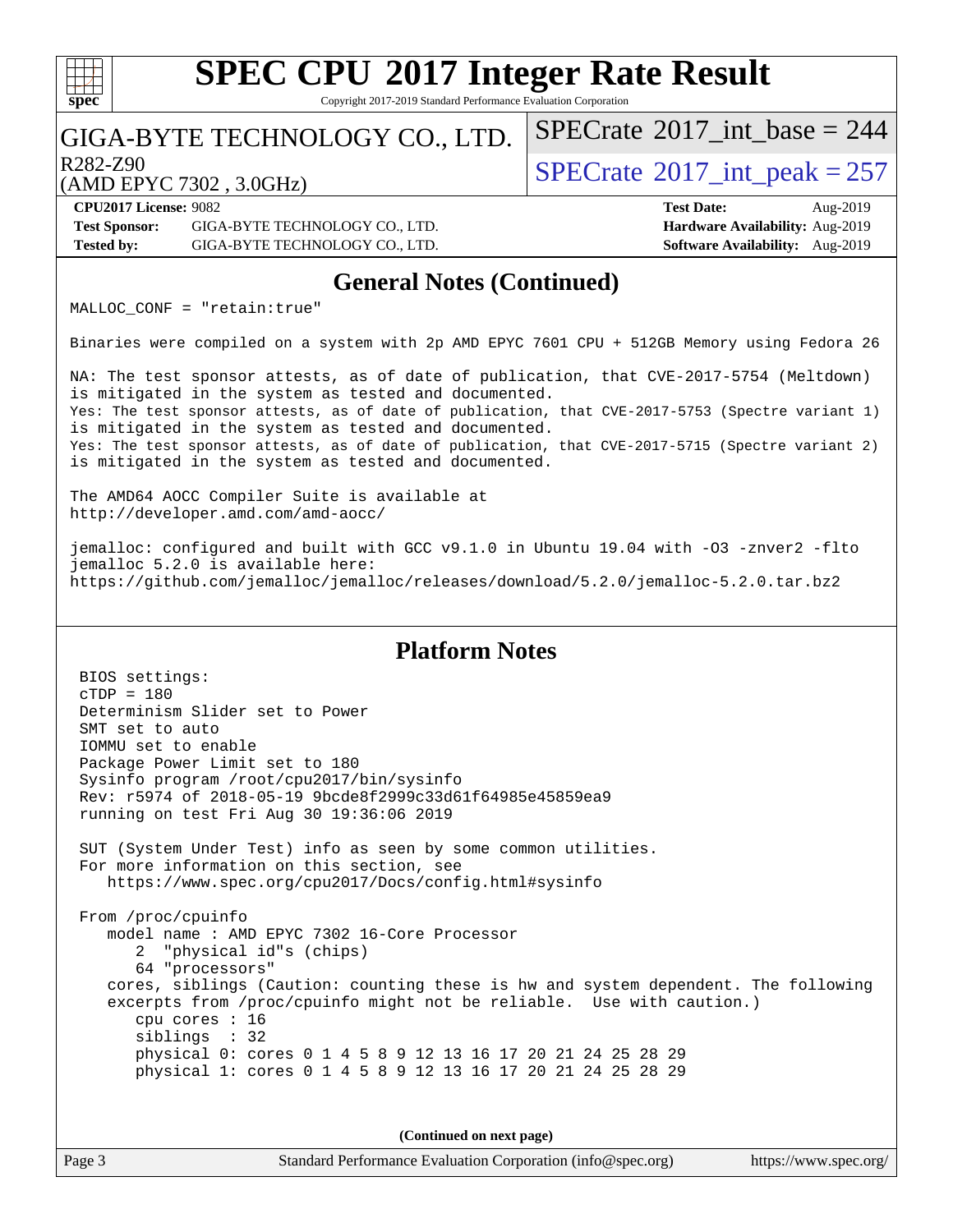

Copyright 2017-2019 Standard Performance Evaluation Corporation

### GIGA-BYTE TECHNOLOGY CO., LTD.

R282-Z90<br>(AMD EPYC 7302 3 0GHz) [SPECrate](http://www.spec.org/auto/cpu2017/Docs/result-fields.html#SPECrate2017intpeak)®[2017\\_int\\_peak = 2](http://www.spec.org/auto/cpu2017/Docs/result-fields.html#SPECrate2017intpeak)57

 $SPECrate$ <sup>®</sup> $2017$ \_int\_base = 244

#### (AMD EPYC 7302 , 3.0GHz)

**[CPU2017 License:](http://www.spec.org/auto/cpu2017/Docs/result-fields.html#CPU2017License)** 9082 **[Test Date:](http://www.spec.org/auto/cpu2017/Docs/result-fields.html#TestDate)** Aug-2019 **[Test Sponsor:](http://www.spec.org/auto/cpu2017/Docs/result-fields.html#TestSponsor)** GIGA-BYTE TECHNOLOGY CO., LTD. **[Hardware Availability:](http://www.spec.org/auto/cpu2017/Docs/result-fields.html#HardwareAvailability)** Aug-2019 **[Tested by:](http://www.spec.org/auto/cpu2017/Docs/result-fields.html#Testedby)** GIGA-BYTE TECHNOLOGY CO., LTD. **[Software Availability:](http://www.spec.org/auto/cpu2017/Docs/result-fields.html#SoftwareAvailability)** Aug-2019

### **[Platform Notes \(Continued\)](http://www.spec.org/auto/cpu2017/Docs/result-fields.html#PlatformNotes)**

| From lscpu:                 |                                                                                      |  |  |  |  |  |
|-----------------------------|--------------------------------------------------------------------------------------|--|--|--|--|--|
| Architecture:               | x86 64                                                                               |  |  |  |  |  |
| $CPU$ op-mode( $s$ ):       | $32$ -bit, $64$ -bit                                                                 |  |  |  |  |  |
| Byte Order:                 | Little Endian                                                                        |  |  |  |  |  |
| Address sizes:              | 43 bits physical, 48 bits virtual                                                    |  |  |  |  |  |
| CPU(s):                     | 64                                                                                   |  |  |  |  |  |
| On-line CPU(s) list: $0-63$ |                                                                                      |  |  |  |  |  |
| Thread( $s$ ) per core:     | 2                                                                                    |  |  |  |  |  |
| $Core(s)$ per socket:       | 16                                                                                   |  |  |  |  |  |
| Socket(s):                  | $\overline{a}$                                                                       |  |  |  |  |  |
| NUMA $node(s):$             | 8                                                                                    |  |  |  |  |  |
| Vendor ID:                  | AuthenticAMD                                                                         |  |  |  |  |  |
| CPU family:                 | 23                                                                                   |  |  |  |  |  |
| Model:                      | 49                                                                                   |  |  |  |  |  |
| Model name:                 | AMD EPYC 7302 16-Core Processor                                                      |  |  |  |  |  |
| Stepping:                   | 0                                                                                    |  |  |  |  |  |
| CPU MHz:                    | 3166.579                                                                             |  |  |  |  |  |
| $CPU$ max $MHz$ :           | 3000.0000                                                                            |  |  |  |  |  |
| CPU min MHz:                | 1500.0000                                                                            |  |  |  |  |  |
| BogoMIPS:                   | 5999.89                                                                              |  |  |  |  |  |
| Virtualization:             | AMD-V                                                                                |  |  |  |  |  |
| L1d cache:                  | 32K                                                                                  |  |  |  |  |  |
| $L1i$ cache:                | 32K                                                                                  |  |  |  |  |  |
| $L2$ cache:                 | 512K                                                                                 |  |  |  |  |  |
| L3 cache:                   | 16384K                                                                               |  |  |  |  |  |
| NUMA $node0$ $CPU(s)$ :     | $0 - 3, 32 - 35$                                                                     |  |  |  |  |  |
| NUMA nodel $CPU(s):$        | $4 - 7, 36 - 39$                                                                     |  |  |  |  |  |
| NUMA $node2$ $CPU(s):$      | $8 - 11, 40 - 43$                                                                    |  |  |  |  |  |
| NUMA $node3$ $CPU(s):$      | $12 - 15, 44 - 47$                                                                   |  |  |  |  |  |
| NUMA $node4$ $CPU(s):$      | 16-19,48-51                                                                          |  |  |  |  |  |
| NUMA $node5$ $CPU(s):$      | $20 - 23, 52 - 55$                                                                   |  |  |  |  |  |
| NUMA node6 $CPU(s):$        | $24 - 27, 56 - 59$                                                                   |  |  |  |  |  |
| NUMA node7 CPU(s):          | $28 - 31,60 - 63$                                                                    |  |  |  |  |  |
| Flagg:                      | fpu vme de pse tsc msr pae mce cx8 apic sep mtrr pge mca cmov                        |  |  |  |  |  |
|                             | pat pse36 clflush mmx fxsr sse sse2 ht syscall nx mmxext fxsr_opt pdpe1gb rdtscp lm  |  |  |  |  |  |
|                             | constant_tsc rep_good nopl xtopology nonstop_tsc cpuid extd_apicid aperfmperf pni    |  |  |  |  |  |
|                             | pclmulqdq monitor ssse3 fma cx16 sse4_1 sse4_2 movbe popcnt aes xsave avx f16c       |  |  |  |  |  |
|                             | rdrand lahf_lm cmp_legacy svm extapic cr8_legacy abm sse4a misalignsse 3dnowprefetch |  |  |  |  |  |
|                             | osvw ibs skinit wdt tce topoext perfctr_core perfctr_nb bpext perfctr_llc mwaitx cpb |  |  |  |  |  |
|                             | cat_13 cdp_13 hw_pstate sme ssbd mba sev ibrs ibpb stibp vmmcall fsgsbase bmil avx2  |  |  |  |  |  |
|                             | smep bmi2 cqm rdt_a rdseed adx smap clflushopt clwb sha_ni xsaveopt xsavec xgetbvl   |  |  |  |  |  |
|                             | xsaves cqm_llc cqm_occup_llc cqm_mbm_total cqm_mbm_local clzero irperf xsaveerptr    |  |  |  |  |  |
|                             | wbnoinvd arat npt lbrv svm_lock nrip_save tsc_scale vmcb_clean flushbyasid           |  |  |  |  |  |
|                             | decodeassists pausefilter pfthreshold avic v_vmsave_vmload vgif umip rdpid           |  |  |  |  |  |
| overflow_recov succor smca  |                                                                                      |  |  |  |  |  |
|                             |                                                                                      |  |  |  |  |  |
| /proc/cpuinfo cache data    |                                                                                      |  |  |  |  |  |
|                             |                                                                                      |  |  |  |  |  |
|                             |                                                                                      |  |  |  |  |  |

**(Continued on next page)**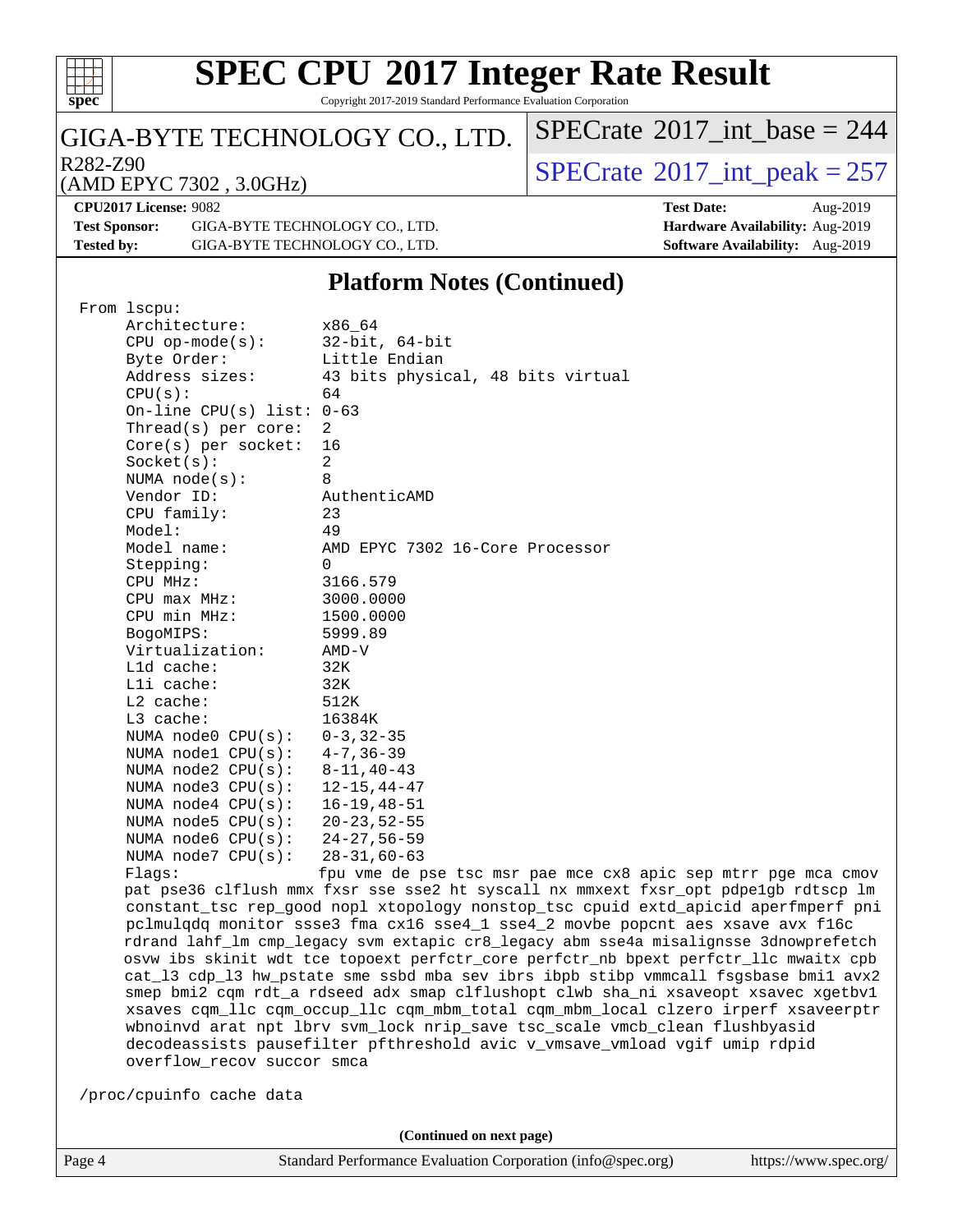

Copyright 2017-2019 Standard Performance Evaluation Corporation

#### GIGA-BYTE TECHNOLOGY CO., LTD.

 $R^{282-Z90}$ <br>(AMD EPYC 7302 3 0GHz) [SPECrate](http://www.spec.org/auto/cpu2017/Docs/result-fields.html#SPECrate2017intpeak)®[2017\\_int\\_peak = 2](http://www.spec.org/auto/cpu2017/Docs/result-fields.html#SPECrate2017intpeak)57

 $SPECTate$ <sup>®</sup>[2017\\_int\\_base =](http://www.spec.org/auto/cpu2017/Docs/result-fields.html#SPECrate2017intbase) 244

(AMD EPYC 7302 , 3.0GHz) **[CPU2017 License:](http://www.spec.org/auto/cpu2017/Docs/result-fields.html#CPU2017License)** 9082 **[Test Date:](http://www.spec.org/auto/cpu2017/Docs/result-fields.html#TestDate)** Aug-2019

**[Test Sponsor:](http://www.spec.org/auto/cpu2017/Docs/result-fields.html#TestSponsor)** GIGA-BYTE TECHNOLOGY CO., LTD. **[Hardware Availability:](http://www.spec.org/auto/cpu2017/Docs/result-fields.html#HardwareAvailability)** Aug-2019 **[Tested by:](http://www.spec.org/auto/cpu2017/Docs/result-fields.html#Testedby)** GIGA-BYTE TECHNOLOGY CO., LTD. **[Software Availability:](http://www.spec.org/auto/cpu2017/Docs/result-fields.html#SoftwareAvailability)** Aug-2019

### **[Platform Notes \(Continued\)](http://www.spec.org/auto/cpu2017/Docs/result-fields.html#PlatformNotes)**

cache size : 512 KB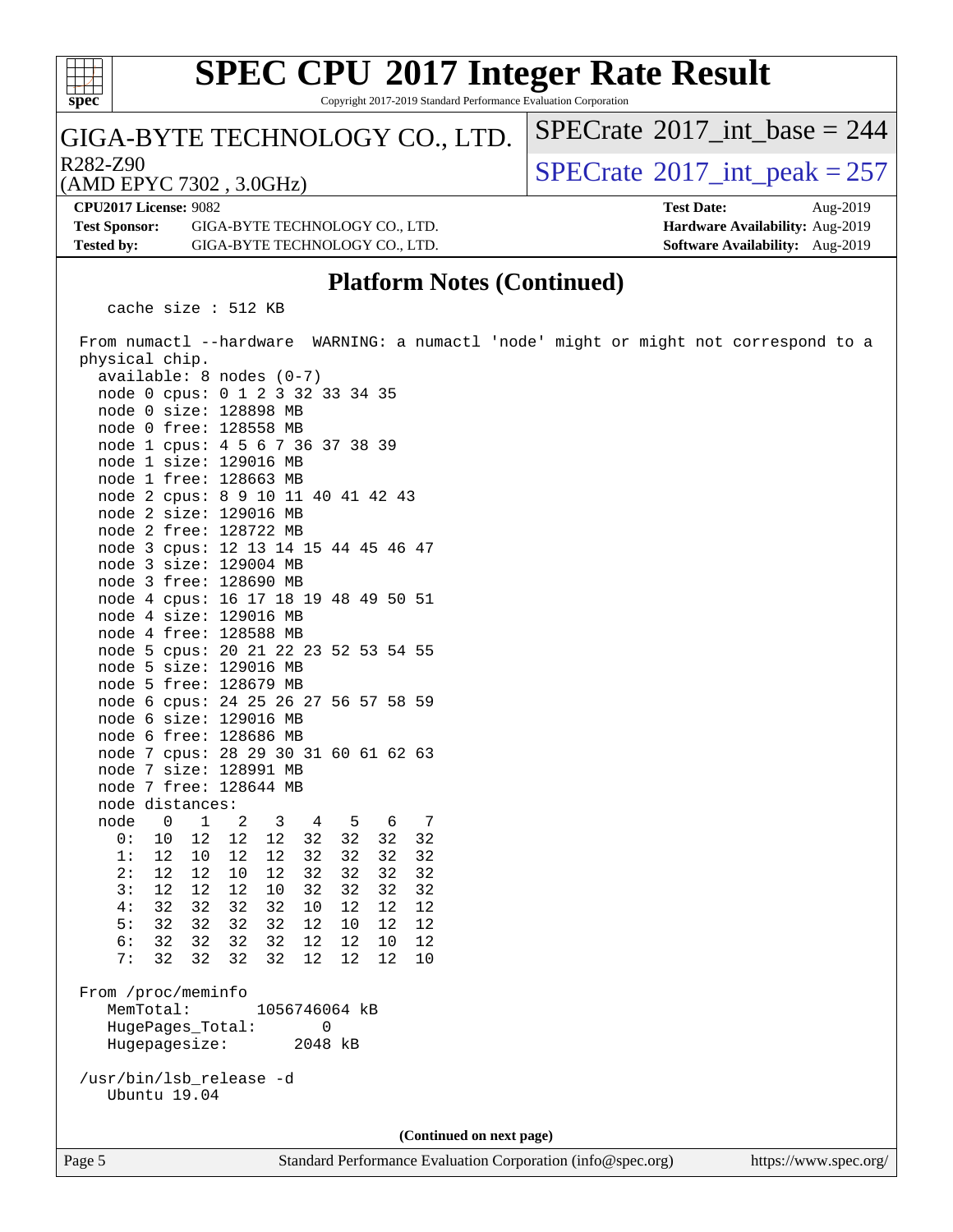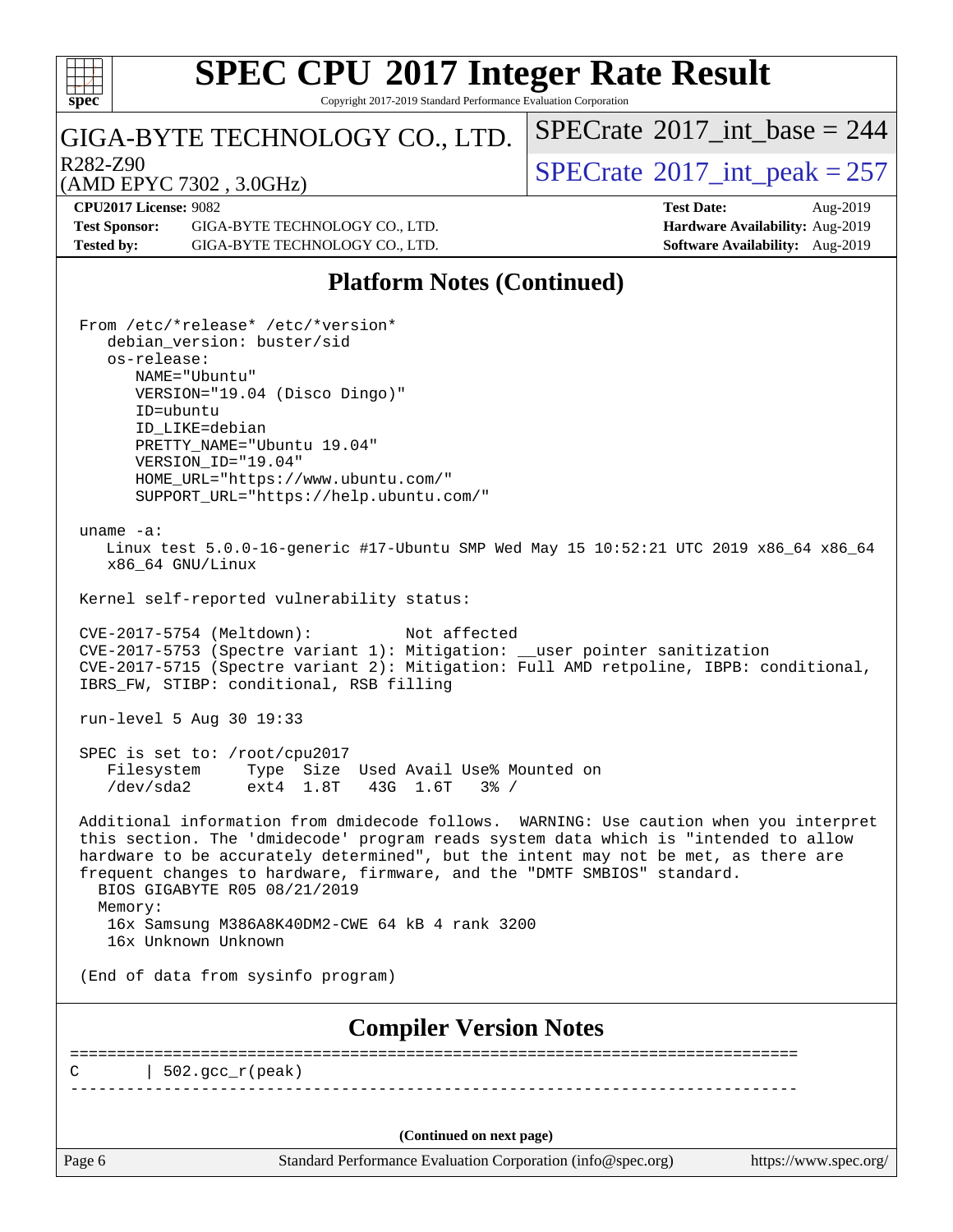

Copyright 2017-2019 Standard Performance Evaluation Corporation

### GIGA-BYTE TECHNOLOGY CO., LTD.

R282-Z90<br>  $\begin{array}{|c|c|c|c|}\n\hline\n\text{R282-Z90} & \text{3.0GHz} \\
\hline\n\end{array}$  [SPECrate](http://www.spec.org/auto/cpu2017/Docs/result-fields.html#SPECrate2017intpeak)®[2017\\_int\\_peak = 2](http://www.spec.org/auto/cpu2017/Docs/result-fields.html#SPECrate2017intpeak)57

 $SPECrate$ <sup>®</sup>[2017\\_int\\_base =](http://www.spec.org/auto/cpu2017/Docs/result-fields.html#SPECrate2017intbase) 244

(AMD EPYC 7302 , 3.0GHz)

**[CPU2017 License:](http://www.spec.org/auto/cpu2017/Docs/result-fields.html#CPU2017License)** 9082 **[Test Date:](http://www.spec.org/auto/cpu2017/Docs/result-fields.html#TestDate)** Aug-2019

**[Test Sponsor:](http://www.spec.org/auto/cpu2017/Docs/result-fields.html#TestSponsor)** GIGA-BYTE TECHNOLOGY CO., LTD. **[Hardware Availability:](http://www.spec.org/auto/cpu2017/Docs/result-fields.html#HardwareAvailability)** Aug-2019 **[Tested by:](http://www.spec.org/auto/cpu2017/Docs/result-fields.html#Testedby)** GIGA-BYTE TECHNOLOGY CO., LTD. **[Software Availability:](http://www.spec.org/auto/cpu2017/Docs/result-fields.html#SoftwareAvailability)** Aug-2019

#### **[Compiler Version Notes \(Continued\)](http://www.spec.org/auto/cpu2017/Docs/result-fields.html#CompilerVersionNotes)**

| Standard Performance Evaluation Corporation (info@spec.org)<br>Page 7                                                                                                                                                                                                | https://www.spec.org/ |
|----------------------------------------------------------------------------------------------------------------------------------------------------------------------------------------------------------------------------------------------------------------------|-----------------------|
| (Continued on next page)                                                                                                                                                                                                                                             |                       |
| Target: i386-unknown-linux-gnu<br>Thread model: posix<br>InstalledDir: /sppo/dev/compilers/aocc-compiler-2.0.0/bin                                                                                                                                                   |                       |
| AOCC.LLVM.2.0.0.B191.2019_07_19 clang version 8.0.0 (CLANG: Jenkins<br>AOCC_2_0_0-Build#191) (based on LLVM AOCC.LLVM.2.0.0.B191.2019_07_19)                                                                                                                         |                       |
| 523.xalancbmk_r(peak)<br>$C++$                                                                                                                                                                                                                                       |                       |
| InstalledDir: /sppo/dev/compilers/aocc-compiler-2.0.0/bin                                                                                                                                                                                                            |                       |
| AOCC.LLVM.2.0.0.B191.2019_07_19 clang version 8.0.0 (CLANG: Jenkins<br>AOCC_2_0_0-Build#191) (based on LLVM AOCC.LLVM.2.0.0.B191.2019_07_19)<br>Target: x86_64-unknown-linux-gnu<br>Thread model: posix                                                              |                       |
| 500.perlbench_r(base, peak) 502.gcc_r(base) 505.mcf_r(base, peak)<br>C<br>525.x264_r(base, peak) 557.xz_r(base, peak)                                                                                                                                                |                       |
| AOCC.LLVM.2.0.0.B191.2019_07_19 clang version 8.0.0 (CLANG: Jenkins<br>AOCC_2_0_0-Build#191) (based on LLVM AOCC.LLVM.2.0.0.B191.2019_07_19)<br>Target: i386-unknown-linux-gnu<br>Thread model: posix<br>InstalledDir: /sppo/dev/compilers/aocc-compiler-2.0.0/bin   |                       |
| $\vert$ 502.gcc_r(peak)<br>C                                                                                                                                                                                                                                         |                       |
| AOCC.LLVM.2.0.0.B191.2019_07_19 clang version 8.0.0 (CLANG: Jenkins<br>AOCC_2_0_0-Build#191) (based on LLVM AOCC.LLVM.2.0.0.B191.2019_07_19)<br>Target: x86_64-unknown-linux-gnu<br>Thread model: posix<br>InstalledDir: /sppo/dev/compilers/aocc-compiler-2.0.0/bin |                       |
| ===========================<br>500.perlbench_r(base, peak) 502.gcc_r(base) 505.mcf_r(base, peak)<br>C<br>525.x264_r(base, peak) 557.xz_r(base, peak)                                                                                                                 |                       |
|                                                                                                                                                                                                                                                                      |                       |
| Target: i386-unknown-linux-gnu<br>Thread model: posix<br>InstalledDir: /sppo/dev/compilers/aocc-compiler-2.0.0/bin                                                                                                                                                   |                       |
| AOCC.LLVM.2.0.0.B191.2019_07_19 clang version 8.0.0 (CLANG: Jenkins<br>AOCC_2_0_0-Build#191) (based on LLVM AOCC.LLVM.2.0.0.B191.2019_07_19)                                                                                                                         |                       |
|                                                                                                                                                                                                                                                                      |                       |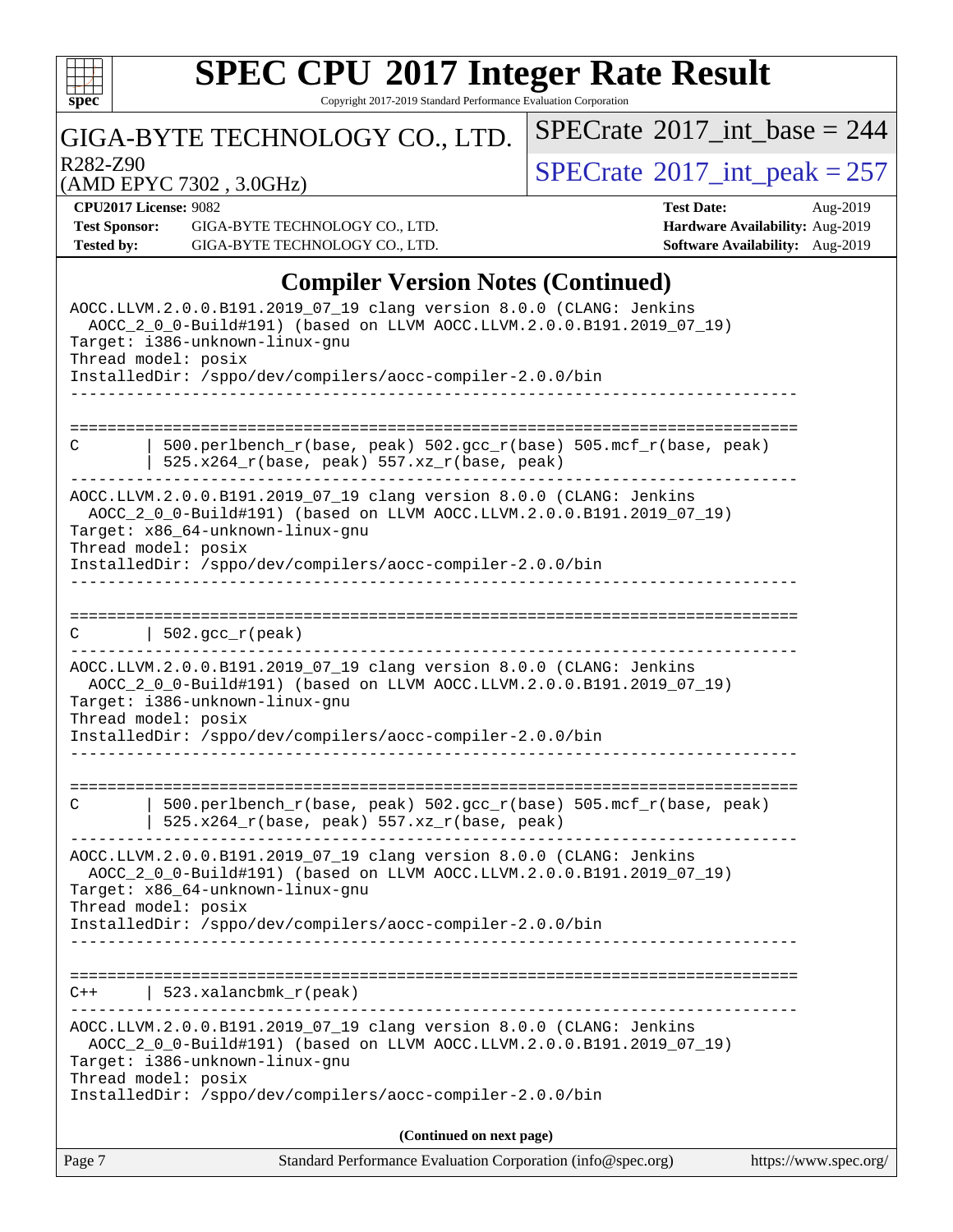| <b>SPEC CPU®2017 Integer Rate Result</b><br>Copyright 2017-2019 Standard Performance Evaluation Corporation<br>$spec^*$                                                                                                                                                                              |                                                                                                     |  |  |  |  |
|------------------------------------------------------------------------------------------------------------------------------------------------------------------------------------------------------------------------------------------------------------------------------------------------------|-----------------------------------------------------------------------------------------------------|--|--|--|--|
| GIGA-BYTE TECHNOLOGY CO., LTD.                                                                                                                                                                                                                                                                       | $SPECrate^{\circledast}2017$ int base = 244                                                         |  |  |  |  |
| R <sub>282</sub> -Z <sub>90</sub><br>(AMD EPYC 7302, 3.0GHz)                                                                                                                                                                                                                                         | $SPECrate^{\circ}2017\_int\_peak = 257$                                                             |  |  |  |  |
| <b>CPU2017 License: 9082</b><br><b>Test Sponsor:</b><br>GIGA-BYTE TECHNOLOGY CO., LTD.<br><b>Tested by:</b><br>GIGA-BYTE TECHNOLOGY CO., LTD.                                                                                                                                                        | <b>Test Date:</b><br>Aug-2019<br>Hardware Availability: Aug-2019<br>Software Availability: Aug-2019 |  |  |  |  |
| <b>Compiler Version Notes (Continued)</b>                                                                                                                                                                                                                                                            |                                                                                                     |  |  |  |  |
| 520.omnetpp_r(base, peak) 523.xalancbmk_r(base)<br>$C++$<br>531.deepsjeng_r(base, peak) 541.leela_r(base, peak)                                                                                                                                                                                      |                                                                                                     |  |  |  |  |
| AOCC.LLVM.2.0.0.B191.2019_07_19 clang version 8.0.0 (CLANG: Jenkins<br>AOCC_2_0_0-Build#191) (based on LLVM AOCC.LLVM.2.0.0.B191.2019_07_19)<br>Target: x86_64-unknown-linux-gnu<br>Thread model: posix<br>InstalledDir: /sppo/dev/compilers/aocc-compiler-2.0.0/bin                                 |                                                                                                     |  |  |  |  |
| 523.xalancbmk_r(peak)<br>$C++$<br>AOCC.LLVM.2.0.0.B191.2019_07_19 clang version 8.0.0 (CLANG: Jenkins<br>AOCC_2_0_0-Build#191) (based on LLVM AOCC.LLVM.2.0.0.B191.2019_07_19)<br>Target: i386-unknown-linux-gnu<br>Thread model: posix<br>InstalledDir: /sppo/dev/compilers/aocc-compiler-2.0.0/bin |                                                                                                     |  |  |  |  |
| 520.omnetpp_r(base, peak) 523.xalancbmk_r(base)<br>$C++$<br>531.deepsjeng_r(base, peak) 541.leela_r(base, peak)                                                                                                                                                                                      |                                                                                                     |  |  |  |  |
| AOCC.LLVM.2.0.0.B191.2019_07_19 clang version 8.0.0 (CLANG: Jenkins<br>AOCC_2_0_0-Build#191) (based on LLVM AOCC.LLVM.2.0.0.B191.2019_07_19)<br>Target: x86_64-unknown-linux-gnu<br>Thread model: posix<br>InstalledDir: /sppo/dev/compilers/aocc-compiler-2.0.0/bin                                 |                                                                                                     |  |  |  |  |
| Fortran   $548$ . exchange $2r$ (base, peak)                                                                                                                                                                                                                                                         |                                                                                                     |  |  |  |  |
| AOCC.LLVM.2.0.0.B191.2019_07_19 clang version 8.0.0 (CLANG: Jenkins<br>AOCC_2_0_0-Build#191) (based on LLVM AOCC.LLVM.2.0.0.B191.2019_07_19)<br>Target: x86_64-unknown-linux-gnu<br>Thread model: posix<br>InstalledDir: /sppo/dev/compilers/aocc-compiler-2.0.0/bin                                 |                                                                                                     |  |  |  |  |
|                                                                                                                                                                                                                                                                                                      |                                                                                                     |  |  |  |  |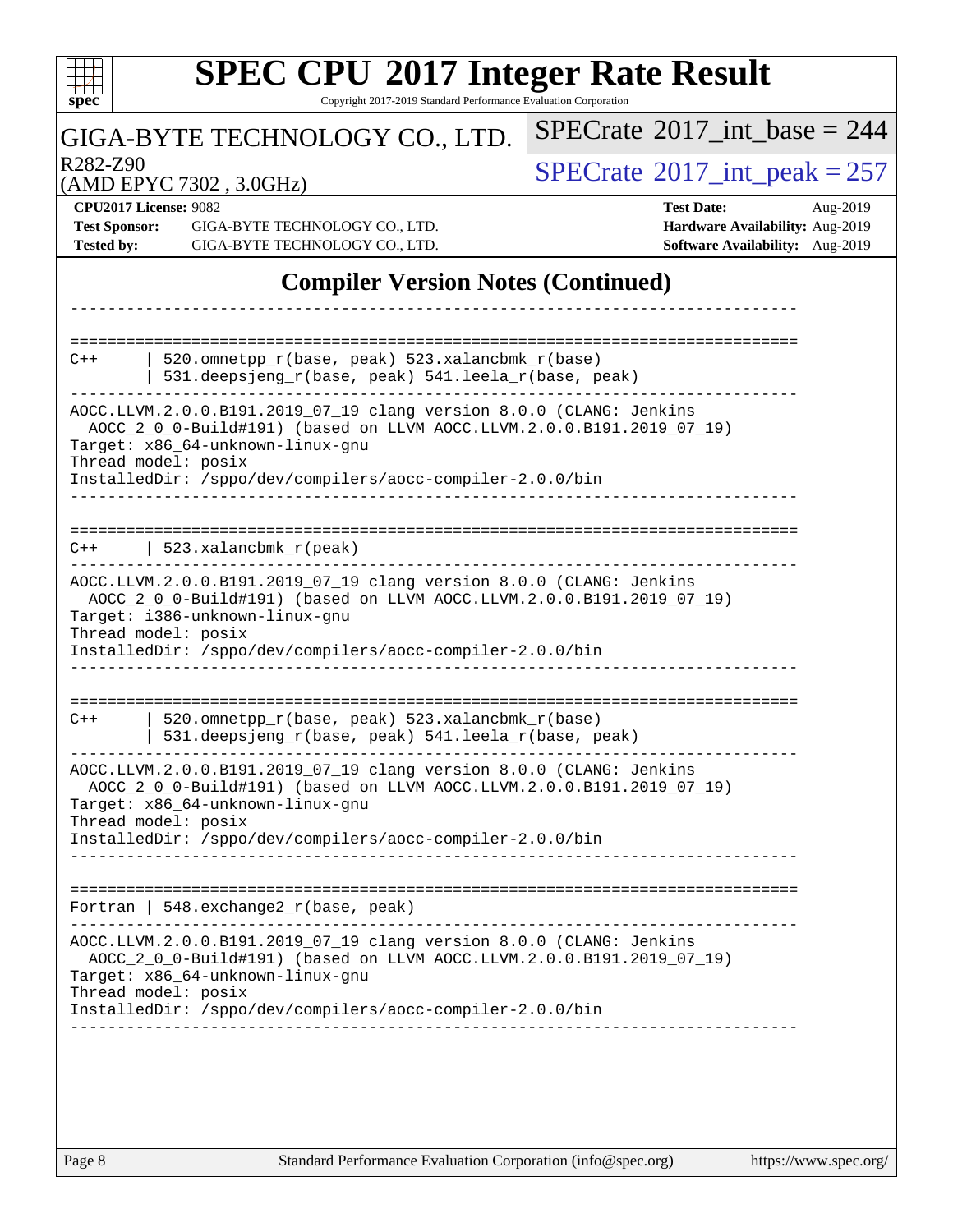#### $\pm\pm\tau$ **[spec](http://www.spec.org/)**

# **[SPEC CPU](http://www.spec.org/auto/cpu2017/Docs/result-fields.html#SPECCPU2017IntegerRateResult)[2017 Integer Rate Result](http://www.spec.org/auto/cpu2017/Docs/result-fields.html#SPECCPU2017IntegerRateResult)**

Copyright 2017-2019 Standard Performance Evaluation Corporation

#### GIGA-BYTE TECHNOLOGY CO., LTD.

 $R^{282-Z90}$ <br>(AMD EPYC 7302 3 0GHz) [SPECrate](http://www.spec.org/auto/cpu2017/Docs/result-fields.html#SPECrate2017intpeak)®[2017\\_int\\_peak = 2](http://www.spec.org/auto/cpu2017/Docs/result-fields.html#SPECrate2017intpeak)57

 $SPECTate$ <sup>®</sup>[2017\\_int\\_base =](http://www.spec.org/auto/cpu2017/Docs/result-fields.html#SPECrate2017intbase) 244

#### (AMD EPYC 7302 , 3.0GHz)

**[CPU2017 License:](http://www.spec.org/auto/cpu2017/Docs/result-fields.html#CPU2017License)** 9082 **[Test Date:](http://www.spec.org/auto/cpu2017/Docs/result-fields.html#TestDate)** Aug-2019 **[Test Sponsor:](http://www.spec.org/auto/cpu2017/Docs/result-fields.html#TestSponsor)** GIGA-BYTE TECHNOLOGY CO., LTD. **[Hardware Availability:](http://www.spec.org/auto/cpu2017/Docs/result-fields.html#HardwareAvailability)** Aug-2019 **[Tested by:](http://www.spec.org/auto/cpu2017/Docs/result-fields.html#Testedby)** GIGA-BYTE TECHNOLOGY CO., LTD. **[Software Availability:](http://www.spec.org/auto/cpu2017/Docs/result-fields.html#SoftwareAvailability)** Aug-2019

### **[Base Compiler Invocation](http://www.spec.org/auto/cpu2017/Docs/result-fields.html#BaseCompilerInvocation)**

[C benchmarks:](http://www.spec.org/auto/cpu2017/Docs/result-fields.html#Cbenchmarks) [clang](http://www.spec.org/cpu2017/results/res2019q3/cpu2017-20190902-17342.flags.html#user_CCbase_clang-c)

[C++ benchmarks:](http://www.spec.org/auto/cpu2017/Docs/result-fields.html#CXXbenchmarks)

[clang++](http://www.spec.org/cpu2017/results/res2019q3/cpu2017-20190902-17342.flags.html#user_CXXbase_clang-cpp)

[Fortran benchmarks](http://www.spec.org/auto/cpu2017/Docs/result-fields.html#Fortranbenchmarks): [flang](http://www.spec.org/cpu2017/results/res2019q3/cpu2017-20190902-17342.flags.html#user_FCbase_flang)

### **[Base Portability Flags](http://www.spec.org/auto/cpu2017/Docs/result-fields.html#BasePortabilityFlags)**

 500.perlbench\_r: [-DSPEC\\_LINUX\\_X64](http://www.spec.org/cpu2017/results/res2019q3/cpu2017-20190902-17342.flags.html#b500.perlbench_r_basePORTABILITY_DSPEC_LINUX_X64) [-DSPEC\\_LP64](http://www.spec.org/cpu2017/results/res2019q3/cpu2017-20190902-17342.flags.html#b500.perlbench_r_baseEXTRA_PORTABILITY_DSPEC_LP64) 502.gcc\_r: [-DSPEC\\_LP64](http://www.spec.org/cpu2017/results/res2019q3/cpu2017-20190902-17342.flags.html#suite_baseEXTRA_PORTABILITY502_gcc_r_DSPEC_LP64) 505.mcf\_r: [-DSPEC\\_LP64](http://www.spec.org/cpu2017/results/res2019q3/cpu2017-20190902-17342.flags.html#suite_baseEXTRA_PORTABILITY505_mcf_r_DSPEC_LP64) 520.omnetpp\_r: [-DSPEC\\_LP64](http://www.spec.org/cpu2017/results/res2019q3/cpu2017-20190902-17342.flags.html#suite_baseEXTRA_PORTABILITY520_omnetpp_r_DSPEC_LP64) 523.xalancbmk\_r: [-DSPEC\\_LINUX](http://www.spec.org/cpu2017/results/res2019q3/cpu2017-20190902-17342.flags.html#b523.xalancbmk_r_basePORTABILITY_DSPEC_LINUX) [-DSPEC\\_LP64](http://www.spec.org/cpu2017/results/res2019q3/cpu2017-20190902-17342.flags.html#suite_baseEXTRA_PORTABILITY523_xalancbmk_r_DSPEC_LP64) 525.x264\_r: [-DSPEC\\_LP64](http://www.spec.org/cpu2017/results/res2019q3/cpu2017-20190902-17342.flags.html#suite_baseEXTRA_PORTABILITY525_x264_r_DSPEC_LP64) 531.deepsjeng\_r: [-DSPEC\\_LP64](http://www.spec.org/cpu2017/results/res2019q3/cpu2017-20190902-17342.flags.html#suite_baseEXTRA_PORTABILITY531_deepsjeng_r_DSPEC_LP64) 541.leela\_r: [-DSPEC\\_LP64](http://www.spec.org/cpu2017/results/res2019q3/cpu2017-20190902-17342.flags.html#suite_baseEXTRA_PORTABILITY541_leela_r_DSPEC_LP64) 548.exchange2\_r: [-DSPEC\\_LP64](http://www.spec.org/cpu2017/results/res2019q3/cpu2017-20190902-17342.flags.html#suite_baseEXTRA_PORTABILITY548_exchange2_r_DSPEC_LP64) 557.xz\_r: [-DSPEC\\_LP64](http://www.spec.org/cpu2017/results/res2019q3/cpu2017-20190902-17342.flags.html#suite_baseEXTRA_PORTABILITY557_xz_r_DSPEC_LP64)

## **[Base Optimization Flags](http://www.spec.org/auto/cpu2017/Docs/result-fields.html#BaseOptimizationFlags)**

#### [C benchmarks](http://www.spec.org/auto/cpu2017/Docs/result-fields.html#Cbenchmarks):

[-flto](http://www.spec.org/cpu2017/results/res2019q3/cpu2017-20190902-17342.flags.html#user_CCbase_aocc-flto) [-Wl,-mllvm -Wl,-function-specialize](http://www.spec.org/cpu2017/results/res2019q3/cpu2017-20190902-17342.flags.html#user_CCbase_F-function-specialize_7e7e661e57922243ee67c9a1251cb8910e607325179a0ce7f2884e09a6f5d4a5ef0ae4f37e8a2a11c95fc48e931f06dc2b6016f14b511fcb441e048bef1b065a) [-Wl,-mllvm -Wl,-region-vectorize](http://www.spec.org/cpu2017/results/res2019q3/cpu2017-20190902-17342.flags.html#user_CCbase_F-region-vectorize_fb6c6b5aa293c88efc6c7c2b52b20755e943585b1fe8658c35afef78727fff56e1a56891413c30e36b8e2a6f9a71126986319243e80eb6110b78b288f533c52b) [-Wl,-mllvm -Wl,-vector-library=LIBMVEC](http://www.spec.org/cpu2017/results/res2019q3/cpu2017-20190902-17342.flags.html#user_CCbase_F-use-vector-library_0a14b27fae317f283640384a31f7bfcc2bd4c1d0b5cfc618a3a430800c9b20217b00f61303eff223a3251b4f06ffbc9739dc5296db9d1fbb9ad24a3939d86d66) [-Wl,-mllvm -Wl,-reduce-array-computations=3](http://www.spec.org/cpu2017/results/res2019q3/cpu2017-20190902-17342.flags.html#user_CCbase_F-reduce-array-computations_b882aefe7a5dda4e33149f6299762b9a720dace3e498e13756f4c04e5a19edf5315c1f3993de2e61ec41e8c206231f84e05da7040e1bb5d69ba27d10a12507e4) [-O3](http://www.spec.org/cpu2017/results/res2019q3/cpu2017-20190902-17342.flags.html#user_CCbase_F-O3) [-ffast-math](http://www.spec.org/cpu2017/results/res2019q3/cpu2017-20190902-17342.flags.html#user_CCbase_aocc-ffast-math) [-march=znver2](http://www.spec.org/cpu2017/results/res2019q3/cpu2017-20190902-17342.flags.html#user_CCbase_aocc-march_3e2e19cff2eeef60c5d90b059483627c9ea47eca6d66670dbd53f9185f6439e27eb5e104cf773e9e8ab18c8842ce63e461a3e948d0214bd567ef3ade411bf467) [-fstruct-layout=3](http://www.spec.org/cpu2017/results/res2019q3/cpu2017-20190902-17342.flags.html#user_CCbase_F-struct-layout) [-mllvm -unroll-threshold=50](http://www.spec.org/cpu2017/results/res2019q3/cpu2017-20190902-17342.flags.html#user_CCbase_F-unroll-threshold_458874500b2c105d6d5cb4d7a611c40e2b16e9e3d26b355fea72d644c3673b4de4b3932662f0ed3dbec75c491a13da2d2ca81180bd779dc531083ef1e1e549dc) [-fremap-arrays](http://www.spec.org/cpu2017/results/res2019q3/cpu2017-20190902-17342.flags.html#user_CCbase_F-fremap-arrays) [-mllvm -function-specialize](http://www.spec.org/cpu2017/results/res2019q3/cpu2017-20190902-17342.flags.html#user_CCbase_F-function-specialize_233b3bdba86027f1b094368157e481c5bc59f40286dc25bfadc1858dcd5745c24fd30d5f188710db7fea399bcc9f44a80b3ce3aacc70a8870250c3ae5e1f35b8) [-mllvm -enable-gvn-hoist](http://www.spec.org/cpu2017/results/res2019q3/cpu2017-20190902-17342.flags.html#user_CCbase_F-enable-gvn-hoist_e5856354646dd6ca1333a0ad99b817e4cf8932b91b82809fd8fd47ceff7b22a89eba5c98fd3e3fa5200368fd772cec3dd56abc3c8f7b655a71b9f9848dddedd5) [-mllvm -reduce-array-computations=3](http://www.spec.org/cpu2017/results/res2019q3/cpu2017-20190902-17342.flags.html#user_CCbase_F-reduce-array-computations_aceadb8604558b566e0e3a0d7a3c1533923dd1fa0889614e16288028922629a28d5695c24d3b3be4306b1e311c54317dfffe3a2e57fbcaabc737a1798de39145) [-mllvm -global-vectorize-slp](http://www.spec.org/cpu2017/results/res2019q3/cpu2017-20190902-17342.flags.html#user_CCbase_F-global-vectorize-slp_a3935e8627af4ced727033b1ffd4db27f4d541a363d28d82bf4c2925fb3a0fd4115d6e42d13a2829f9e024d6608eb67a85cb49770f2da5c5ac8dbc737afad603) [-mllvm -vector-library=LIBMVEC](http://www.spec.org/cpu2017/results/res2019q3/cpu2017-20190902-17342.flags.html#user_CCbase_F-use-vector-library_e584e20b4f7ec96aa109254b65d8e01d864f3d68580371b9d93ed7c338191d4cfce20c3c864632264effc6bbe4c7c38153d02096a342ee92501c4a53204a7871) [-mllvm -inline-threshold=1000](http://www.spec.org/cpu2017/results/res2019q3/cpu2017-20190902-17342.flags.html#user_CCbase_dragonegg-llvm-inline-threshold_b7832241b0a6397e4ecdbaf0eb7defdc10f885c2a282fa3240fdc99844d543fda39cf8a4a9dccf68cf19b5438ac3b455264f478df15da0f4988afa40d8243bab) [-flv-function-specialization](http://www.spec.org/cpu2017/results/res2019q3/cpu2017-20190902-17342.flags.html#user_CCbase_F-flv-function-specialization) [-z muldefs](http://www.spec.org/cpu2017/results/res2019q3/cpu2017-20190902-17342.flags.html#user_CCbase_aocc-muldefs) [-lmvec](http://www.spec.org/cpu2017/results/res2019q3/cpu2017-20190902-17342.flags.html#user_CCbase_F-lmvec) [-lamdlibm](http://www.spec.org/cpu2017/results/res2019q3/cpu2017-20190902-17342.flags.html#user_CCbase_F-lamdlibm) [-ljemalloc](http://www.spec.org/cpu2017/results/res2019q3/cpu2017-20190902-17342.flags.html#user_CCbase_jemalloc-lib) [-lflang](http://www.spec.org/cpu2017/results/res2019q3/cpu2017-20190902-17342.flags.html#user_CCbase_F-lflang)

#### [C++ benchmarks:](http://www.spec.org/auto/cpu2017/Docs/result-fields.html#CXXbenchmarks)

[-flto](http://www.spec.org/cpu2017/results/res2019q3/cpu2017-20190902-17342.flags.html#user_CXXbase_aocc-flto) [-Wl,-mllvm -Wl,-function-specialize](http://www.spec.org/cpu2017/results/res2019q3/cpu2017-20190902-17342.flags.html#user_CXXbase_F-function-specialize_7e7e661e57922243ee67c9a1251cb8910e607325179a0ce7f2884e09a6f5d4a5ef0ae4f37e8a2a11c95fc48e931f06dc2b6016f14b511fcb441e048bef1b065a) [-Wl,-mllvm -Wl,-region-vectorize](http://www.spec.org/cpu2017/results/res2019q3/cpu2017-20190902-17342.flags.html#user_CXXbase_F-region-vectorize_fb6c6b5aa293c88efc6c7c2b52b20755e943585b1fe8658c35afef78727fff56e1a56891413c30e36b8e2a6f9a71126986319243e80eb6110b78b288f533c52b) [-Wl,-mllvm -Wl,-vector-library=LIBMVEC](http://www.spec.org/cpu2017/results/res2019q3/cpu2017-20190902-17342.flags.html#user_CXXbase_F-use-vector-library_0a14b27fae317f283640384a31f7bfcc2bd4c1d0b5cfc618a3a430800c9b20217b00f61303eff223a3251b4f06ffbc9739dc5296db9d1fbb9ad24a3939d86d66) [-Wl,-mllvm -Wl,-reduce-array-computations=3](http://www.spec.org/cpu2017/results/res2019q3/cpu2017-20190902-17342.flags.html#user_CXXbase_F-reduce-array-computations_b882aefe7a5dda4e33149f6299762b9a720dace3e498e13756f4c04e5a19edf5315c1f3993de2e61ec41e8c206231f84e05da7040e1bb5d69ba27d10a12507e4) [-Wl,-mllvm -Wl,-suppress-fmas](http://www.spec.org/cpu2017/results/res2019q3/cpu2017-20190902-17342.flags.html#user_CXXbase_F-suppress-fmas_f00f00630e4a059e8af9c161e9bbf420bcf19890a7f99d5933525e66aa4b0bb3ab2339d2b12d97d3a5f5d271e839fe9c109938e91fe06230fb53651590cfa1e8) [-O3](http://www.spec.org/cpu2017/results/res2019q3/cpu2017-20190902-17342.flags.html#user_CXXbase_F-O3) [-ffast-math](http://www.spec.org/cpu2017/results/res2019q3/cpu2017-20190902-17342.flags.html#user_CXXbase_aocc-ffast-math) [-march=znver2](http://www.spec.org/cpu2017/results/res2019q3/cpu2017-20190902-17342.flags.html#user_CXXbase_aocc-march_3e2e19cff2eeef60c5d90b059483627c9ea47eca6d66670dbd53f9185f6439e27eb5e104cf773e9e8ab18c8842ce63e461a3e948d0214bd567ef3ade411bf467) [-mllvm -loop-unswitch-threshold=200000](http://www.spec.org/cpu2017/results/res2019q3/cpu2017-20190902-17342.flags.html#user_CXXbase_F-loop-unswitch-threshold_f9a82ae3270e55b5fbf79d0d96ee93606b73edbbe527d20b18b7bff1a3a146ad50cfc7454c5297978340ae9213029016a7d16221274d672d3f7f42ed25274e1d) [-mllvm -vector-library=LIBMVEC](http://www.spec.org/cpu2017/results/res2019q3/cpu2017-20190902-17342.flags.html#user_CXXbase_F-use-vector-library_e584e20b4f7ec96aa109254b65d8e01d864f3d68580371b9d93ed7c338191d4cfce20c3c864632264effc6bbe4c7c38153d02096a342ee92501c4a53204a7871) [-mllvm -unroll-threshold=100](http://www.spec.org/cpu2017/results/res2019q3/cpu2017-20190902-17342.flags.html#user_CXXbase_F-unroll-threshold_2755d0c78138845d361fa1543e3a063fffa198df9b3edf0cfb856bbc88a81e1769b12ac7a550c5d35197be55360db1a3f95a8d1304df999456cabf5120c45168) [-flv-function-specialization](http://www.spec.org/cpu2017/results/res2019q3/cpu2017-20190902-17342.flags.html#user_CXXbase_F-flv-function-specialization)

**(Continued on next page)**

| Page 9 | Standard Performance Evaluation Corporation (info@spec.org) | https://www.spec.org/ |
|--------|-------------------------------------------------------------|-----------------------|
|--------|-------------------------------------------------------------|-----------------------|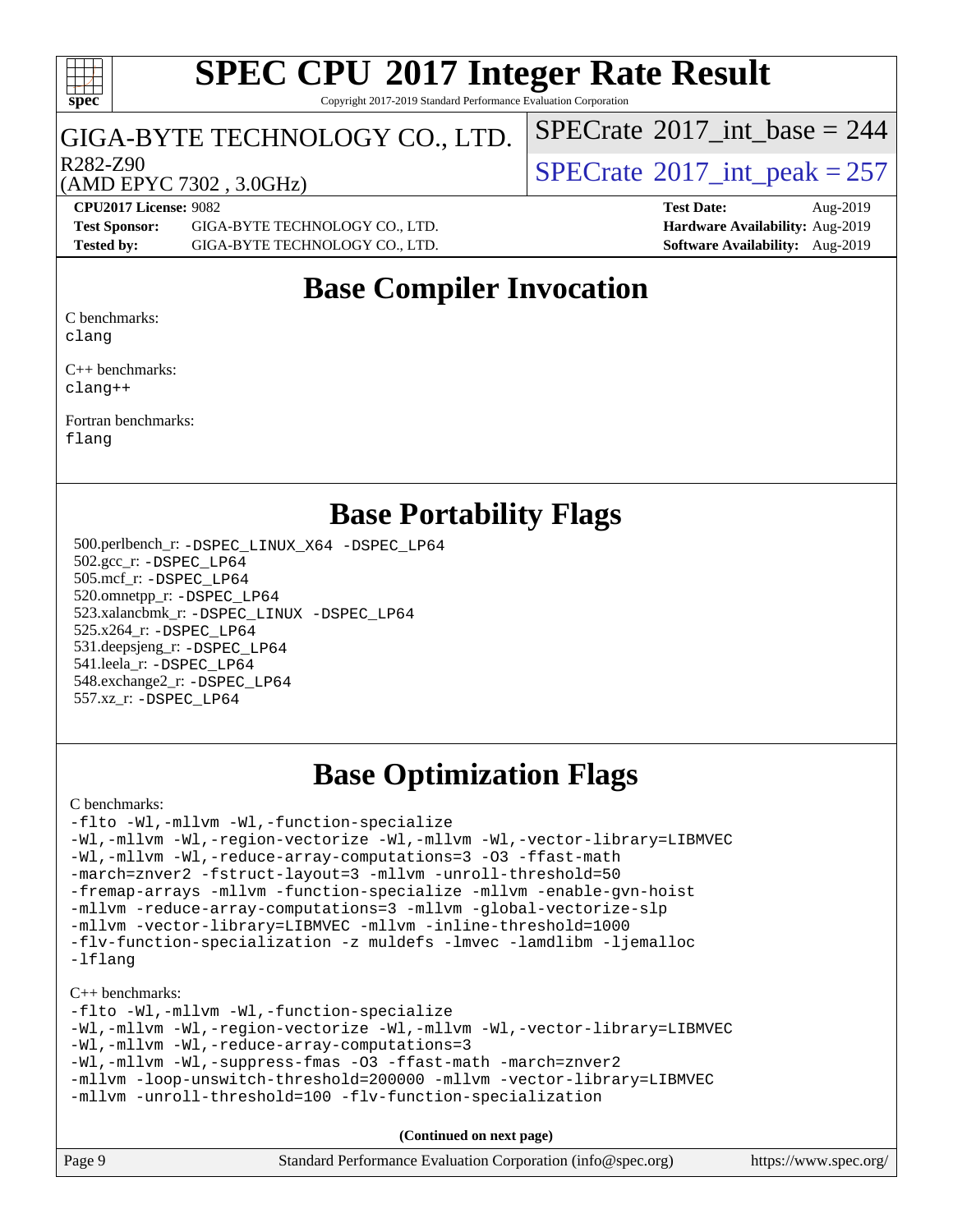

Copyright 2017-2019 Standard Performance Evaluation Corporation

### GIGA-BYTE TECHNOLOGY CO., LTD.

R282-Z90<br>  $\text{SPECTate}^{\circ}2017\_int\_peak = 257$ 

 $SPECTate$ <sup>®</sup>[2017\\_int\\_base =](http://www.spec.org/auto/cpu2017/Docs/result-fields.html#SPECrate2017intbase) 244

(AMD EPYC 7302 , 3.0GHz)

**[Test Sponsor:](http://www.spec.org/auto/cpu2017/Docs/result-fields.html#TestSponsor)** GIGA-BYTE TECHNOLOGY CO., LTD. **[Hardware Availability:](http://www.spec.org/auto/cpu2017/Docs/result-fields.html#HardwareAvailability)** Aug-2019 **[Tested by:](http://www.spec.org/auto/cpu2017/Docs/result-fields.html#Testedby)** GIGA-BYTE TECHNOLOGY CO., LTD. **[Software Availability:](http://www.spec.org/auto/cpu2017/Docs/result-fields.html#SoftwareAvailability)** Aug-2019

**[CPU2017 License:](http://www.spec.org/auto/cpu2017/Docs/result-fields.html#CPU2017License)** 9082 **[Test Date:](http://www.spec.org/auto/cpu2017/Docs/result-fields.html#TestDate)** Aug-2019

## **[Base Optimization Flags \(Continued\)](http://www.spec.org/auto/cpu2017/Docs/result-fields.html#BaseOptimizationFlags)**

[C++ benchmarks](http://www.spec.org/auto/cpu2017/Docs/result-fields.html#CXXbenchmarks) (continued):

[-mllvm -enable-partial-unswitch](http://www.spec.org/cpu2017/results/res2019q3/cpu2017-20190902-17342.flags.html#user_CXXbase_F-enable-partial-unswitch_6e1c33f981d77963b1eaf834973128a7f33ce3f8e27f54689656697a35e89dcc875281e0e6283d043e32f367dcb605ba0e307a92e830f7e326789fa6c61b35d3) [-z muldefs](http://www.spec.org/cpu2017/results/res2019q3/cpu2017-20190902-17342.flags.html#user_CXXbase_aocc-muldefs) [-lmvec](http://www.spec.org/cpu2017/results/res2019q3/cpu2017-20190902-17342.flags.html#user_CXXbase_F-lmvec) [-lamdlibm](http://www.spec.org/cpu2017/results/res2019q3/cpu2017-20190902-17342.flags.html#user_CXXbase_F-lamdlibm) [-ljemalloc](http://www.spec.org/cpu2017/results/res2019q3/cpu2017-20190902-17342.flags.html#user_CXXbase_jemalloc-lib) [-lflang](http://www.spec.org/cpu2017/results/res2019q3/cpu2017-20190902-17342.flags.html#user_CXXbase_F-lflang)

[Fortran benchmarks](http://www.spec.org/auto/cpu2017/Docs/result-fields.html#Fortranbenchmarks):

```
-flto -Wl,-mllvm -Wl,-function-specialize
-Wl,-mllvm -Wl,-region-vectorize-Wl,-mllvm -Wl,-vector-library=LIBMVEC
-Wl,-mllvm -Wl,-reduce-array-computations=3 -ffast-math
-Wl,-mllvm -Wl,-inline-recursion=4 -Wl,-mllvm -Wl,-lsr-in-nested-loop
-Wl,-mllvm -Wl,-enable-iv-split -O3 -march=znver2 -funroll-loops
-Mrecursive -mllvm -vector-library=LIBMVEC -z muldefs
-mllvm -disable-indvar-simplify -mllvm -unroll-aggressive
-mllvm -unroll-threshold=150 -lmvec -lamdlibm -ljemalloc -lflang
```
## **[Peak Compiler Invocation](http://www.spec.org/auto/cpu2017/Docs/result-fields.html#PeakCompilerInvocation)**

[C benchmarks](http://www.spec.org/auto/cpu2017/Docs/result-fields.html#Cbenchmarks): [clang](http://www.spec.org/cpu2017/results/res2019q3/cpu2017-20190902-17342.flags.html#user_CCpeak_clang-c)

[C++ benchmarks:](http://www.spec.org/auto/cpu2017/Docs/result-fields.html#CXXbenchmarks) [clang++](http://www.spec.org/cpu2017/results/res2019q3/cpu2017-20190902-17342.flags.html#user_CXXpeak_clang-cpp)

[Fortran benchmarks](http://www.spec.org/auto/cpu2017/Docs/result-fields.html#Fortranbenchmarks): [flang](http://www.spec.org/cpu2017/results/res2019q3/cpu2017-20190902-17342.flags.html#user_FCpeak_flang)

## **[Peak Portability Flags](http://www.spec.org/auto/cpu2017/Docs/result-fields.html#PeakPortabilityFlags)**

 500.perlbench\_r: [-DSPEC\\_LINUX\\_X64](http://www.spec.org/cpu2017/results/res2019q3/cpu2017-20190902-17342.flags.html#b500.perlbench_r_peakPORTABILITY_DSPEC_LINUX_X64) [-DSPEC\\_LP64](http://www.spec.org/cpu2017/results/res2019q3/cpu2017-20190902-17342.flags.html#b500.perlbench_r_peakEXTRA_PORTABILITY_DSPEC_LP64) 502.gcc\_r: [-D\\_FILE\\_OFFSET\\_BITS=64](http://www.spec.org/cpu2017/results/res2019q3/cpu2017-20190902-17342.flags.html#user_peakEXTRA_PORTABILITY502_gcc_r_F-D_FILE_OFFSET_BITS_5ae949a99b284ddf4e95728d47cb0843d81b2eb0e18bdfe74bbf0f61d0b064f4bda2f10ea5eb90e1dcab0e84dbc592acfc5018bc955c18609f94ddb8d550002c) 505.mcf\_r: [-DSPEC\\_LP64](http://www.spec.org/cpu2017/results/res2019q3/cpu2017-20190902-17342.flags.html#suite_peakEXTRA_PORTABILITY505_mcf_r_DSPEC_LP64) 520.omnetpp\_r: [-DSPEC\\_LP64](http://www.spec.org/cpu2017/results/res2019q3/cpu2017-20190902-17342.flags.html#suite_peakEXTRA_PORTABILITY520_omnetpp_r_DSPEC_LP64) 523.xalancbmk\_r: [-DSPEC\\_LINUX](http://www.spec.org/cpu2017/results/res2019q3/cpu2017-20190902-17342.flags.html#b523.xalancbmk_r_peakPORTABILITY_DSPEC_LINUX) [-D\\_FILE\\_OFFSET\\_BITS=64](http://www.spec.org/cpu2017/results/res2019q3/cpu2017-20190902-17342.flags.html#user_peakEXTRA_PORTABILITY523_xalancbmk_r_F-D_FILE_OFFSET_BITS_5ae949a99b284ddf4e95728d47cb0843d81b2eb0e18bdfe74bbf0f61d0b064f4bda2f10ea5eb90e1dcab0e84dbc592acfc5018bc955c18609f94ddb8d550002c) 525.x264\_r: [-DSPEC\\_LP64](http://www.spec.org/cpu2017/results/res2019q3/cpu2017-20190902-17342.flags.html#suite_peakEXTRA_PORTABILITY525_x264_r_DSPEC_LP64) 531.deepsjeng\_r: [-DSPEC\\_LP64](http://www.spec.org/cpu2017/results/res2019q3/cpu2017-20190902-17342.flags.html#suite_peakEXTRA_PORTABILITY531_deepsjeng_r_DSPEC_LP64) 541.leela\_r: [-DSPEC\\_LP64](http://www.spec.org/cpu2017/results/res2019q3/cpu2017-20190902-17342.flags.html#suite_peakEXTRA_PORTABILITY541_leela_r_DSPEC_LP64) 548.exchange2\_r: [-DSPEC\\_LP64](http://www.spec.org/cpu2017/results/res2019q3/cpu2017-20190902-17342.flags.html#suite_peakEXTRA_PORTABILITY548_exchange2_r_DSPEC_LP64) 557.xz\_r: [-DSPEC\\_LP64](http://www.spec.org/cpu2017/results/res2019q3/cpu2017-20190902-17342.flags.html#suite_peakEXTRA_PORTABILITY557_xz_r_DSPEC_LP64)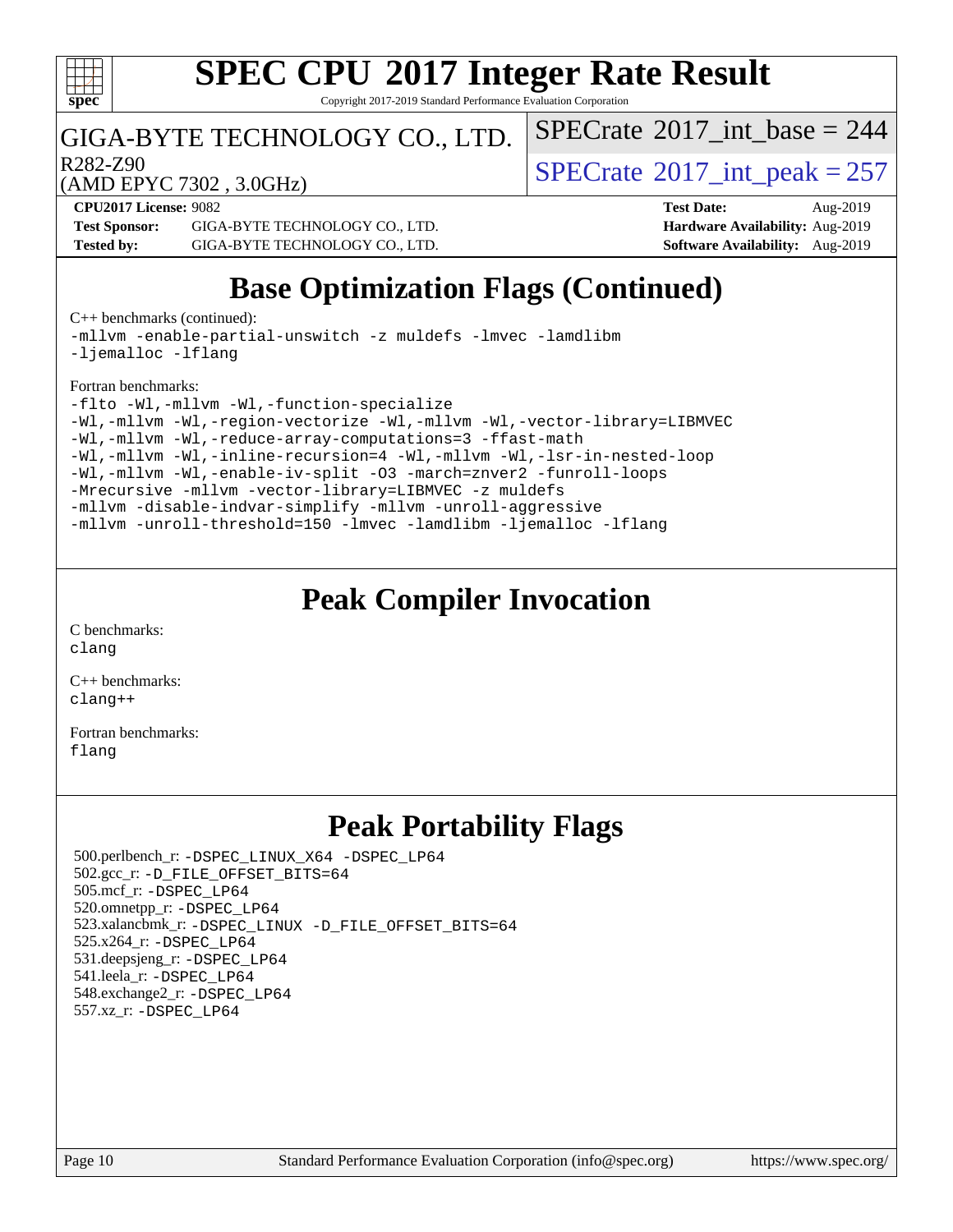

Copyright 2017-2019 Standard Performance Evaluation Corporation

#### GIGA-BYTE TECHNOLOGY CO., LTD.

 $R^{282-Z90}$ <br>(AMD EPYC 7302 3 0GHz) [SPECrate](http://www.spec.org/auto/cpu2017/Docs/result-fields.html#SPECrate2017intpeak)®[2017\\_int\\_peak = 2](http://www.spec.org/auto/cpu2017/Docs/result-fields.html#SPECrate2017intpeak)57

 $SPECTate$ <sup>®</sup>[2017\\_int\\_base =](http://www.spec.org/auto/cpu2017/Docs/result-fields.html#SPECrate2017intbase) 244

(AMD EPYC 7302 , 3.0GHz)

**[CPU2017 License:](http://www.spec.org/auto/cpu2017/Docs/result-fields.html#CPU2017License)** 9082 **[Test Date:](http://www.spec.org/auto/cpu2017/Docs/result-fields.html#TestDate)** Aug-2019 **[Test Sponsor:](http://www.spec.org/auto/cpu2017/Docs/result-fields.html#TestSponsor)** GIGA-BYTE TECHNOLOGY CO., LTD. **[Hardware Availability:](http://www.spec.org/auto/cpu2017/Docs/result-fields.html#HardwareAvailability)** Aug-2019 **[Tested by:](http://www.spec.org/auto/cpu2017/Docs/result-fields.html#Testedby)** GIGA-BYTE TECHNOLOGY CO., LTD. **[Software Availability:](http://www.spec.org/auto/cpu2017/Docs/result-fields.html#SoftwareAvailability)** Aug-2019

## **[Peak Optimization Flags](http://www.spec.org/auto/cpu2017/Docs/result-fields.html#PeakOptimizationFlags)**

[C benchmarks](http://www.spec.org/auto/cpu2017/Docs/result-fields.html#Cbenchmarks):

```
 500.perlbench_r: -flto -Wl,-mllvm -Wl,-function-specialize
-Wl,-mllvm -Wl,-region-vectorize
-Wl,-mllvm -Wl,-vector-library=LIBMVEC
-Wl,-mllvm -Wl,-reduce-array-computations=3
-fprofile-instr-generate(pass 1)
-fprofile-instr-use(pass 2) -Ofast -march=znver2
-mno-sse4a -fstruct-layout=5
-mllvm -vectorize-memory-aggressively
-mllvm -function-specialize -mllvm -enable-gvn-hoist
-mllvm -unroll-threshold=50 -fremap-arrays
-mllvm -vector-library=LIBMVEC
-mllvm -reduce-array-computations=3
-mllvm -global-vectorize-slp -mllvm -inline-threshold=1000
-flv-function-specialization -lmvec -lamdlibm -ljemalloc
-lflang
 502.gcc_r: -m32 -flto -Wl,-mllvm -Wl,-function-specialize
-Wl,-mllvm -Wl,-region-vectorize
-Wl,-mllvm -Wl,-vector-library=LIBMVEC
-Wl,-mllvm -Wl,-reduce-array-computations=3 -Ofast
-march=znver2 -mno-sse4a -fstruct-layout=5
-mllvm -vectorize-memory-aggressively
-mllvm -function-specialize -mllvm -enable-gvn-hoist
-mllvm -unroll-threshold=50 -fremap-arrays
-mllvm -vector-library=LIBMVEC
-mllvm -reduce-array-computations=3
-mllvm -global-vectorize-slp -mllvm -inline-threshold=1000
-flv-function-specialization -fgnu89-inline -ljemalloc
 505.mcf_r: -flto -Wl,-mllvm -Wl,-function-specialize
-Wl,-mllvm -Wl,-region-vectorize
-Wl,-mllvm -Wl,-vector-library=LIBMVEC
-Wl,-mllvm -Wl,-reduce-array-computations=3 -Ofast
-march=znver2 -mno-sse4a -fstruct-layout=5
-mllvm -vectorize-memory-aggressively
-mllvm -function-specialize -mllvm -enable-gvn-hoist
-mllvm -unroll-threshold=50 -fremap-arrays
-mllvm -vector-library=LIBMVEC
-mllvm -reduce-array-computations=3
-mllvm -global-vectorize-slp -mllvm -inline-threshold=1000
-flv-function-specialization -lmvec -lamdlibm -ljemalloc
-lflang
```
**(Continued on next page)**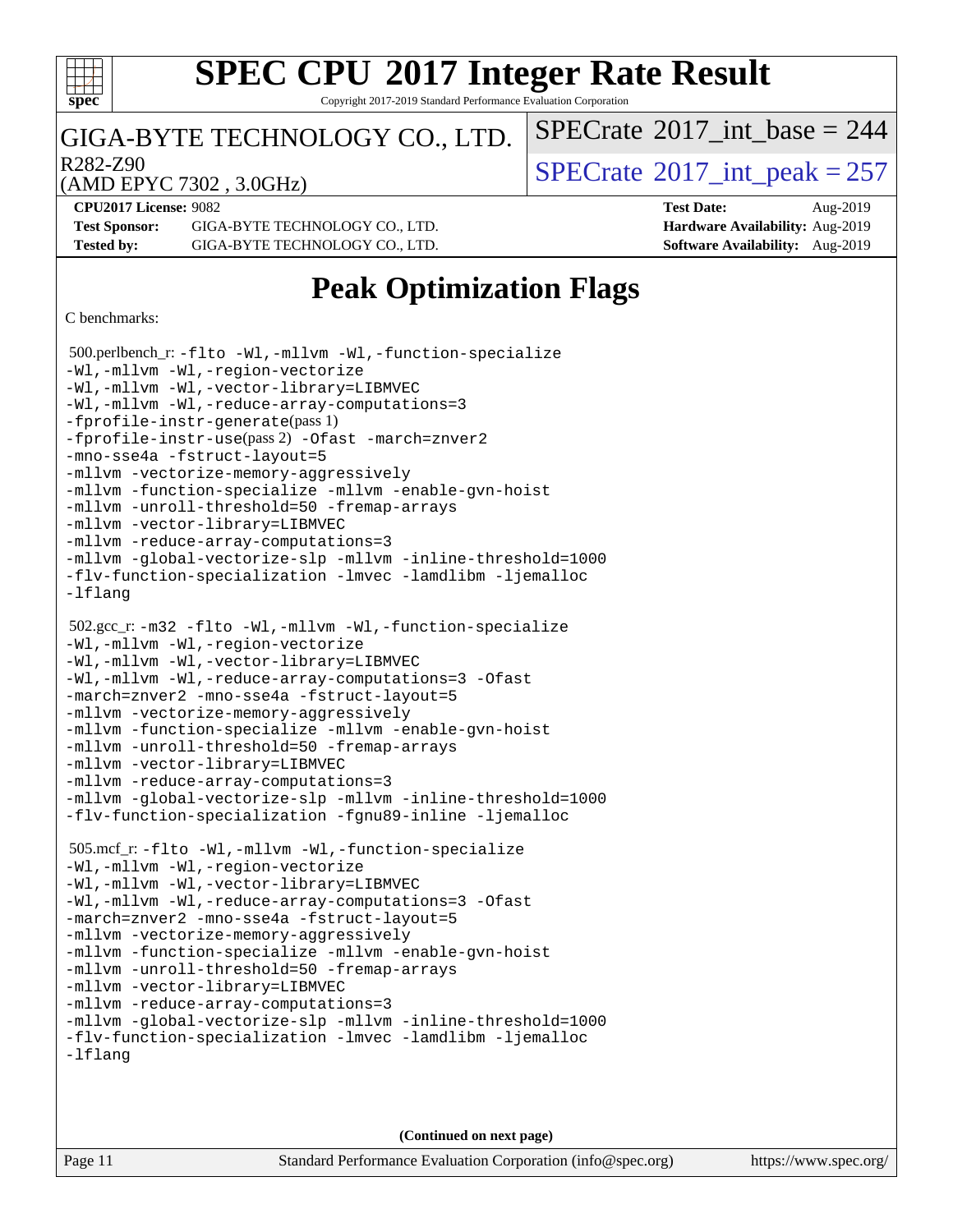

Copyright 2017-2019 Standard Performance Evaluation Corporation

#### GIGA-BYTE TECHNOLOGY CO., LTD.

R282-Z90<br>  $\text{SPECTate}^{\circ}2017\_int\_peak = 257$ 

 $SPECTate$ <sup>®</sup>[2017\\_int\\_base =](http://www.spec.org/auto/cpu2017/Docs/result-fields.html#SPECrate2017intbase) 244

(AMD EPYC 7302 , 3.0GHz)

**[CPU2017 License:](http://www.spec.org/auto/cpu2017/Docs/result-fields.html#CPU2017License)** 9082 **[Test Date:](http://www.spec.org/auto/cpu2017/Docs/result-fields.html#TestDate)** Aug-2019 **[Test Sponsor:](http://www.spec.org/auto/cpu2017/Docs/result-fields.html#TestSponsor)** GIGA-BYTE TECHNOLOGY CO., LTD. **[Hardware Availability:](http://www.spec.org/auto/cpu2017/Docs/result-fields.html#HardwareAvailability)** Aug-2019 **[Tested by:](http://www.spec.org/auto/cpu2017/Docs/result-fields.html#Testedby)** GIGA-BYTE TECHNOLOGY CO., LTD. **[Software Availability:](http://www.spec.org/auto/cpu2017/Docs/result-fields.html#SoftwareAvailability)** Aug-2019

## **[Peak Optimization Flags \(Continued\)](http://www.spec.org/auto/cpu2017/Docs/result-fields.html#PeakOptimizationFlags)**

525.x264\_r: Same as 500.perlbench\_r

 $557.xz$ \_r: basepeak = yes

[C++ benchmarks:](http://www.spec.org/auto/cpu2017/Docs/result-fields.html#CXXbenchmarks)

 $520.$ omnetpp\_r: basepeak = yes

523.xalancbmk\_r: [-m32](http://www.spec.org/cpu2017/results/res2019q3/cpu2017-20190902-17342.flags.html#user_peakCXXLD523_xalancbmk_r_F-m32) [-flto](http://www.spec.org/cpu2017/results/res2019q3/cpu2017-20190902-17342.flags.html#user_peakCXXOPTIMIZELDFLAGS523_xalancbmk_r_aocc-flto) [-Wl,-mllvm -Wl,-function-specialize](http://www.spec.org/cpu2017/results/res2019q3/cpu2017-20190902-17342.flags.html#user_peakLDFLAGS523_xalancbmk_r_F-function-specialize_7e7e661e57922243ee67c9a1251cb8910e607325179a0ce7f2884e09a6f5d4a5ef0ae4f37e8a2a11c95fc48e931f06dc2b6016f14b511fcb441e048bef1b065a)

[-Wl,-mllvm -Wl,-region-vectorize](http://www.spec.org/cpu2017/results/res2019q3/cpu2017-20190902-17342.flags.html#user_peakLDFLAGS523_xalancbmk_r_F-region-vectorize_fb6c6b5aa293c88efc6c7c2b52b20755e943585b1fe8658c35afef78727fff56e1a56891413c30e36b8e2a6f9a71126986319243e80eb6110b78b288f533c52b)

[-Wl,-mllvm -Wl,-vector-library=LIBMVEC](http://www.spec.org/cpu2017/results/res2019q3/cpu2017-20190902-17342.flags.html#user_peakLDFLAGS523_xalancbmk_r_F-use-vector-library_0a14b27fae317f283640384a31f7bfcc2bd4c1d0b5cfc618a3a430800c9b20217b00f61303eff223a3251b4f06ffbc9739dc5296db9d1fbb9ad24a3939d86d66) [-Wl,-mllvm -Wl,-reduce-array-computations=3](http://www.spec.org/cpu2017/results/res2019q3/cpu2017-20190902-17342.flags.html#user_peakLDFLAGS523_xalancbmk_r_F-reduce-array-computations_b882aefe7a5dda4e33149f6299762b9a720dace3e498e13756f4c04e5a19edf5315c1f3993de2e61ec41e8c206231f84e05da7040e1bb5d69ba27d10a12507e4) [-Ofast](http://www.spec.org/cpu2017/results/res2019q3/cpu2017-20190902-17342.flags.html#user_peakCXXOPTIMIZE523_xalancbmk_r_aocc-Ofast)

[-march=znver2](http://www.spec.org/cpu2017/results/res2019q3/cpu2017-20190902-17342.flags.html#user_peakCXXOPTIMIZE523_xalancbmk_r_aocc-march_3e2e19cff2eeef60c5d90b059483627c9ea47eca6d66670dbd53f9185f6439e27eb5e104cf773e9e8ab18c8842ce63e461a3e948d0214bd567ef3ade411bf467) [-flv-function-specialization](http://www.spec.org/cpu2017/results/res2019q3/cpu2017-20190902-17342.flags.html#user_peakCXXOPTIMIZE523_xalancbmk_r_F-flv-function-specialization)

[-mllvm -unroll-threshold=100](http://www.spec.org/cpu2017/results/res2019q3/cpu2017-20190902-17342.flags.html#user_peakCXXOPTIMIZE523_xalancbmk_r_F-unroll-threshold_2755d0c78138845d361fa1543e3a063fffa198df9b3edf0cfb856bbc88a81e1769b12ac7a550c5d35197be55360db1a3f95a8d1304df999456cabf5120c45168)

[-mllvm -enable-partial-unswitch](http://www.spec.org/cpu2017/results/res2019q3/cpu2017-20190902-17342.flags.html#user_peakCXXOPTIMIZE523_xalancbmk_r_F-enable-partial-unswitch_6e1c33f981d77963b1eaf834973128a7f33ce3f8e27f54689656697a35e89dcc875281e0e6283d043e32f367dcb605ba0e307a92e830f7e326789fa6c61b35d3)

[-mllvm -loop-unswitch-threshold=200000](http://www.spec.org/cpu2017/results/res2019q3/cpu2017-20190902-17342.flags.html#user_peakCXXOPTIMIZE523_xalancbmk_r_F-loop-unswitch-threshold_f9a82ae3270e55b5fbf79d0d96ee93606b73edbbe527d20b18b7bff1a3a146ad50cfc7454c5297978340ae9213029016a7d16221274d672d3f7f42ed25274e1d) [-mllvm -vector-library=LIBMVEC](http://www.spec.org/cpu2017/results/res2019q3/cpu2017-20190902-17342.flags.html#user_peakCXXOPTIMIZE523_xalancbmk_r_F-use-vector-library_e584e20b4f7ec96aa109254b65d8e01d864f3d68580371b9d93ed7c338191d4cfce20c3c864632264effc6bbe4c7c38153d02096a342ee92501c4a53204a7871)

[-mllvm -inline-threshold=1000](http://www.spec.org/cpu2017/results/res2019q3/cpu2017-20190902-17342.flags.html#user_peakCXXOPTIMIZE523_xalancbmk_r_dragonegg-llvm-inline-threshold_b7832241b0a6397e4ecdbaf0eb7defdc10f885c2a282fa3240fdc99844d543fda39cf8a4a9dccf68cf19b5438ac3b455264f478df15da0f4988afa40d8243bab) [-ljemalloc](http://www.spec.org/cpu2017/results/res2019q3/cpu2017-20190902-17342.flags.html#user_peakEXTRA_LIBS523_xalancbmk_r_jemalloc-lib)

```
 531.deepsjeng_r: -flto -Wl,-mllvm -Wl,-function-specialize
-Wl,-mllvm -Wl,-region-vectorize
-Wl,-mllvm -Wl,-vector-library=LIBMVEC
-Wl,-mllvm -Wl,-reduce-array-computations=3 -Ofast
-march=znver2 -flv-function-specialization
-mllvm -unroll-threshold=100
-mllvm -enable-partial-unswitch
```
[-mllvm -loop-unswitch-threshold=200000](http://www.spec.org/cpu2017/results/res2019q3/cpu2017-20190902-17342.flags.html#user_peakCXXOPTIMIZE531_deepsjeng_r_F-loop-unswitch-threshold_f9a82ae3270e55b5fbf79d0d96ee93606b73edbbe527d20b18b7bff1a3a146ad50cfc7454c5297978340ae9213029016a7d16221274d672d3f7f42ed25274e1d) [-mllvm -vector-library=LIBMVEC](http://www.spec.org/cpu2017/results/res2019q3/cpu2017-20190902-17342.flags.html#user_peakCXXOPTIMIZE531_deepsjeng_r_F-use-vector-library_e584e20b4f7ec96aa109254b65d8e01d864f3d68580371b9d93ed7c338191d4cfce20c3c864632264effc6bbe4c7c38153d02096a342ee92501c4a53204a7871) [-mllvm -inline-threshold=1000](http://www.spec.org/cpu2017/results/res2019q3/cpu2017-20190902-17342.flags.html#user_peakCXXOPTIMIZE531_deepsjeng_r_dragonegg-llvm-inline-threshold_b7832241b0a6397e4ecdbaf0eb7defdc10f885c2a282fa3240fdc99844d543fda39cf8a4a9dccf68cf19b5438ac3b455264f478df15da0f4988afa40d8243bab) [-lmvec](http://www.spec.org/cpu2017/results/res2019q3/cpu2017-20190902-17342.flags.html#user_peakEXTRA_LIBS531_deepsjeng_r_F-lmvec) [-lamdlibm](http://www.spec.org/cpu2017/results/res2019q3/cpu2017-20190902-17342.flags.html#user_peakEXTRA_LIBS531_deepsjeng_r_F-lamdlibm) [-ljemalloc](http://www.spec.org/cpu2017/results/res2019q3/cpu2017-20190902-17342.flags.html#user_peakEXTRA_LIBS531_deepsjeng_r_jemalloc-lib) [-lflang](http://www.spec.org/cpu2017/results/res2019q3/cpu2017-20190902-17342.flags.html#user_peakEXTRA_LIBS531_deepsjeng_r_F-lflang)

541.leela\_r: basepeak = yes

[Fortran benchmarks](http://www.spec.org/auto/cpu2017/Docs/result-fields.html#Fortranbenchmarks):

548.exchange2\_r: basepeak = yes

## **[Peak Other Flags](http://www.spec.org/auto/cpu2017/Docs/result-fields.html#PeakOtherFlags)**

[C benchmarks](http://www.spec.org/auto/cpu2017/Docs/result-fields.html#Cbenchmarks):

502.gcc\_r: [-L/sppo/dev/cpu2017/amd\\_rate\\_aocc200\\_rome/amd\\_rate\\_aocc200\\_rome\\_B\\_lib/32](http://www.spec.org/cpu2017/results/res2019q3/cpu2017-20190902-17342.flags.html#user_peakEXTRA_LIBS502_gcc_r_Link_path_b5b00bf31c61d6947cc4d630bced3fb89849443ebddda32d892fa949b687351d25501389afe57599b9ceaeea7a84dd539259c16c4264887e55121a7d0c1762af)

**(Continued on next page)**

Page 12 Standard Performance Evaluation Corporation [\(info@spec.org\)](mailto:info@spec.org) <https://www.spec.org/>